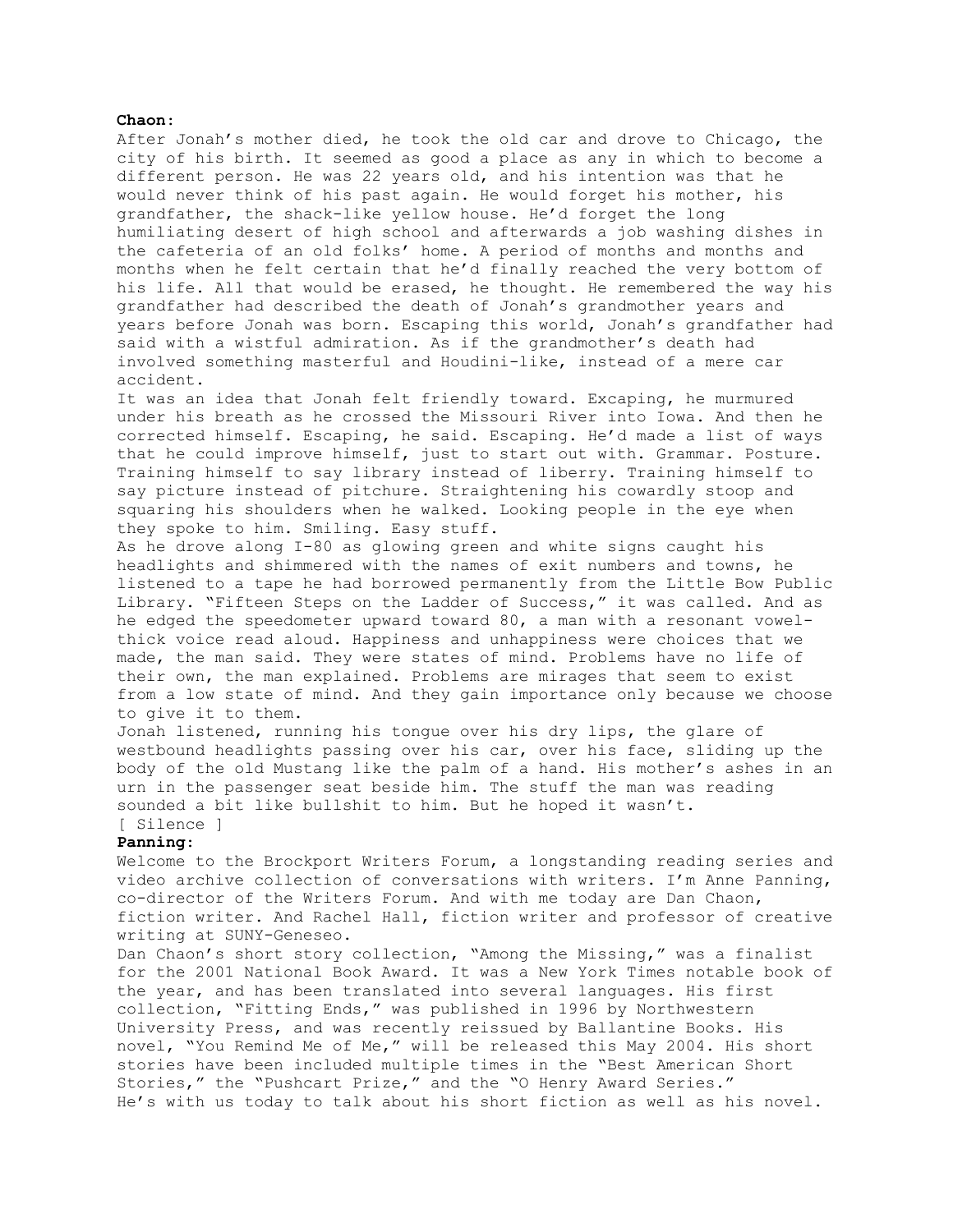I'd like to welcome you, Dan and Rachel. Thanks for being with us. I'd actually like to start with a question about your first book. And really how that came to be. I know there's  $-$  I've read some things about it that you had a mentor, or you had people sort of working with you. Just could you talk a little bit about how that book came into being?

## **Chaon**:

Well, where should I start? Like start in junior high school?

# **Hall**:

Yes, sure.

# **Chaon**:

I'd be -- well, I mean, this is something that I've always had an ambition to be a writer sort of from a very early age. And I was interested in comic books and I was interested in all that kind of stuff. And when I was in junior high we were encouraged by our teacher to write to a writer that we admired. And I wrote to Ray Bradbury, because I loved his work. And he actually wrote back. And I'd sent him some of my stories, which were basically imitations of Ray Bradbury stories. And he wrote back and told me how much he liked them. So I was fairly early on-- **Panning**:

Wait, how old were you when you did that?

# **Chaon**:

Like 13 or 14. And so I was fairly early on encouraged. I went to Northwestern and worked with Reginald Gibbons. And some of the first stories that are in "Fitting Ends" were actually written as an undergrad. Under Gibbons' tutelage. Then I took a few years off and did, you know, the usual bartending and waiting tables type stuff. And then went to grad school at Syracuse. And a few more of those stories were written while I was in grad school. And then there was the whole post-grad thing where I wandered around doing various odd jobs and taking care of children. And then the rest of the stories were written during that period. So I eventually was able to publish the collection with Northwestern University Press. And my undergraduate teacher, Reginald Gibbons, was the editor.

## **Panning**:

Okay, so you had somewhat of a --**Chaon**: Yes, somewhat of a good mentor. **Panning**: A good mentor, somebody in your court. **Chaon**: Yes. **Panning**: But it sounds like they were written -- so those stories were written - some of them must be quite -- they're your earth stories. And then you wrote them during grad school, and then beyond grad school. **Chaon**: Right. **Panning**: So it covers -- how long of a year span do you think it would cover? **Chaon**: Gosh, it covers like, I mean, I guess it probably covers maybe eight years of work.

## **Panning**: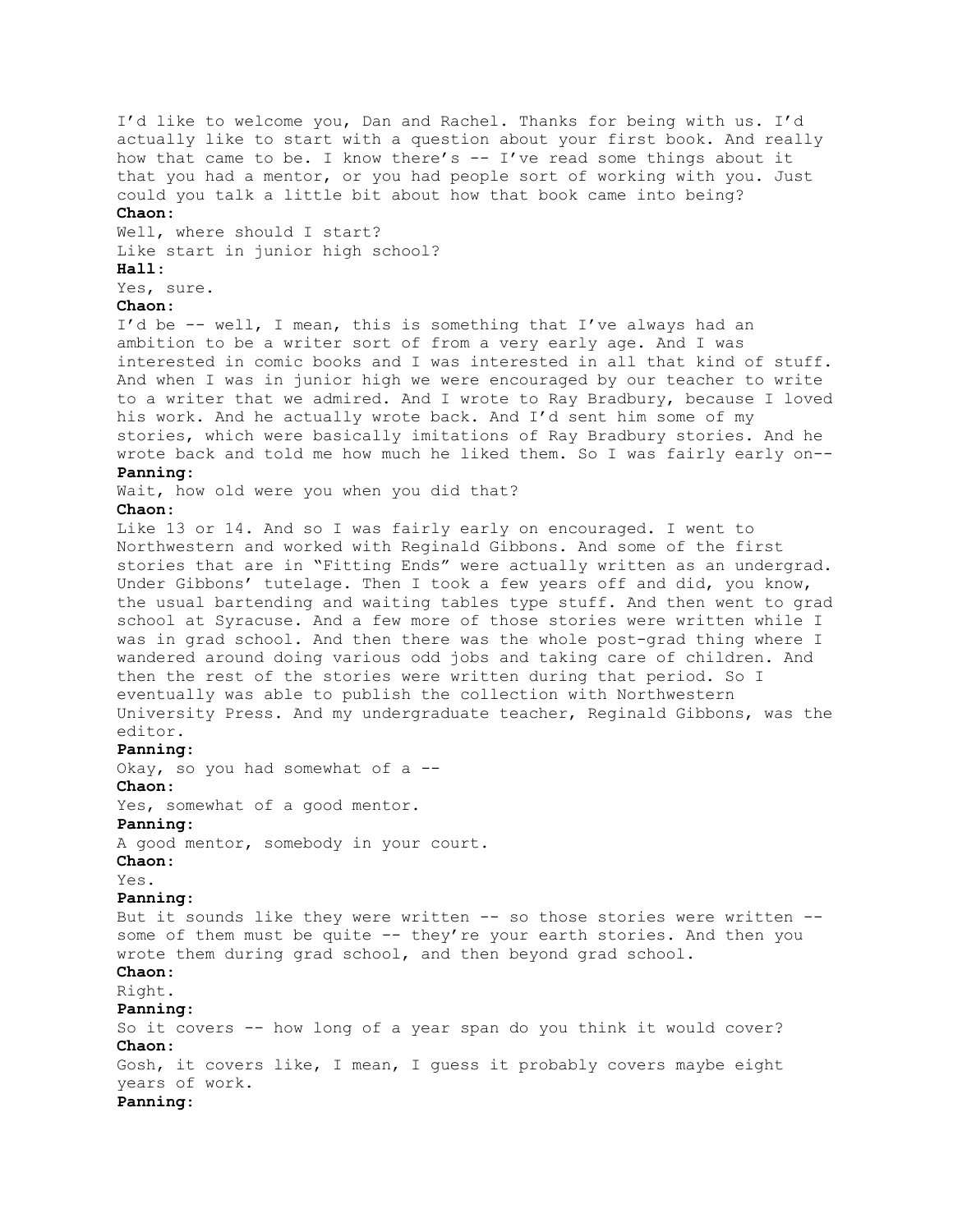Okay. **Chaon**: Of, you know, early period from, you know, like the end of juvenilia. **Panning**: Right, right. **Chaon**: On. **Panning**: Well, my other question was going to be, how was it to revisit that collection? Because I know this one is now out, you know, with Ballantine. So it's a reissue. **Chaon**: It's reissued. **Panning**: And it has some stories cut and some stories added. **Chaon**: It has some stories cut -- a couple stories cut. And a couple added. **Panning**: Couple added, yes. **Chaon**: It was interesting. I mean, there's -- there's a point where, you know, you become basically a completely different person than you were when you wrote the stories. And there's a temptation, I think, to go back and correct the person that you were. I think I tried pretty much to resist that temptation. There were occasional points where I was like, oh, I'm using that metaphor way too many times; I need to cut at least one of them. There were places where I knew there were mistakes that I'd made that I did change and tweak a little bit. Like, you know, people wearing red in a black-and-white photo. **Panning**: Right. **Chaon**: How did they make that mistake? **Panning**: Right. It seems like a rare opportunity, though, for a writer to be able to do that. I mean, it must have been really great to -- **Chaon**: It was. **Panning**: -- to kind of clean it up but as you wanted it now. **Chaon**: Yes, yes. And my editor at Ballantine had very specific ideas about reorganizing the stories. And they were very different from Reg Gibbons as well. You know, he had -- I think he had a different vision of what the book was going to be than Reg did. Which was -- that was an interesting process too. **Panning**: Mm-hmm. What does Reginald Gibbons think of this one? Have you talked to him about  $--$ **Chaon**: I have never talked to him about it. **Panning**: -- about the new --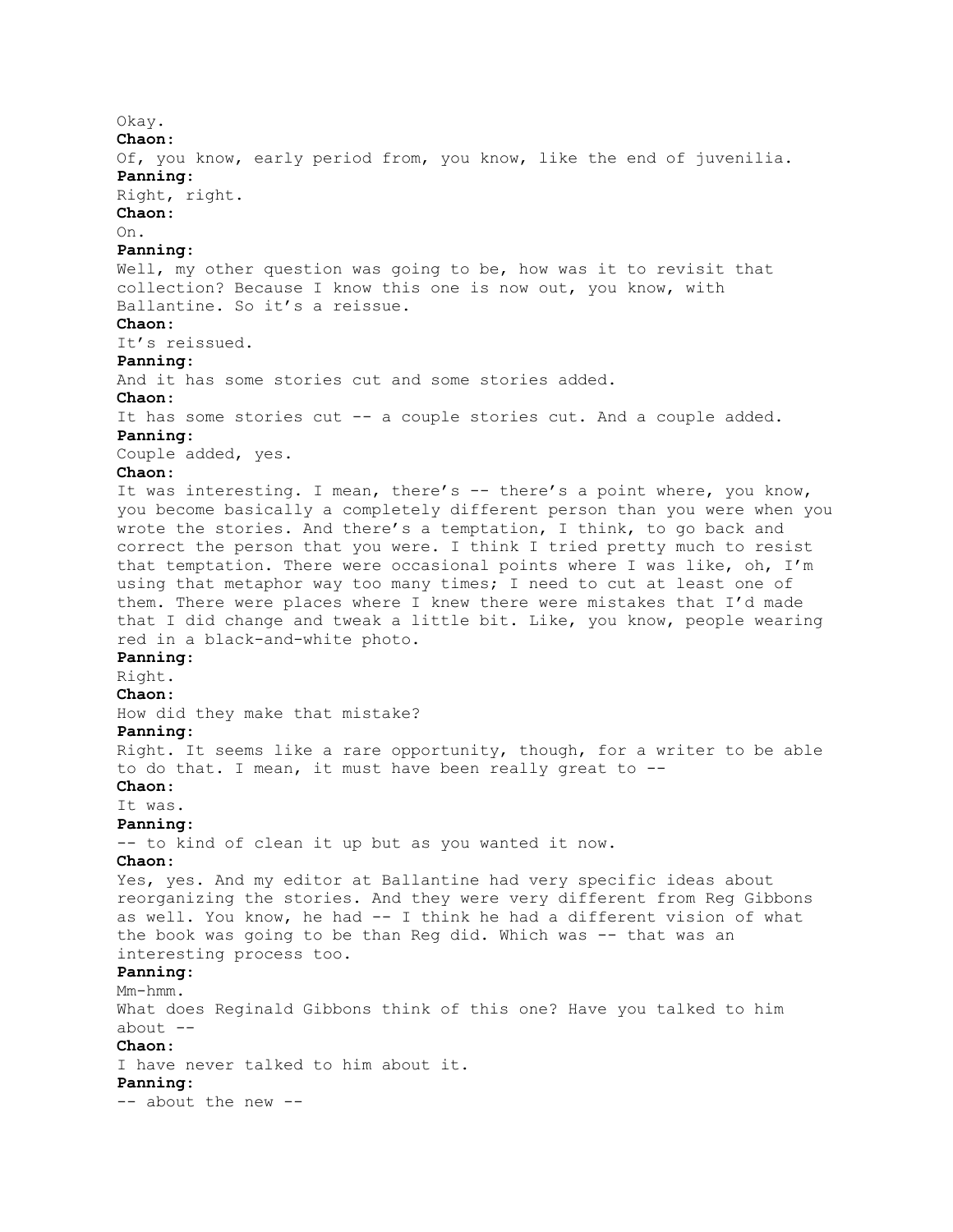**Chaon**: I've never talked to -- I don't think -- I had never talked to him about the reissue. And I guess I probably should at some point to find out what he thinks. **Panning**: Or not. **Chaon**: Or not. Yes, I mean there was -- well, we don't need to get into the whole issue of Northwestern University Press. But he's not working for the press anymore, so. **Panning**: Okay. **Hall**: There are two things that I wanted to follow up on. I don't know if this is out of order or whatever. But one thing I'm wondering about is, you said they had different ideas of how to organize the collection. And I wonder if you could talk about how one organizes a collection. Because "Among the Missing" holds together so beautifully. **Chaon**: That's partially my editor's work with the collection. I did have -- I mean, as I was working on it I had very specific ideas of what kinds of stories I wanted to write. And where certain stories would go in the collection. **Hall**: Ooh, you did? Okay. **Chaon**: Yes, and I actually had a little chart --**Hall**: Ooh, an outline? **Chaon**: It was not an outline. But it had, you know, I think I had about 20 stories when I first submitted this to an editor, and it got cut down. But I had, you know, I had it all marked up. Like, okay, this one takes place in Nebraska. This one takes place in Chicago. This one's first person; this one's third person. This one has a crazy mother in it; this one has a crazy mother in it. So I'm like trying to stack them up so they seem like those things are separated a little bit. And trying to have like, I guess what I imagined were different types of stories. I tend to gravitate towards extremely unreliable narrators. So I was like, oh, I better write a story that has a reliable narrator this time. **Hall**: Which one is that? **Chaon**: That's the last one. That teenage boy is supposed to be very reliable and very lovable. I think he is. As opposed to -- I mean, I originally started that last story with the father as the narrator. And that was another one -- he was like crazy and unreliable and told lies to the reader, and, you know. **Hall**: Right, right. And he tells that like to his peasants, right? **Chaon**: Right. **Hall**: About the brother's suicide.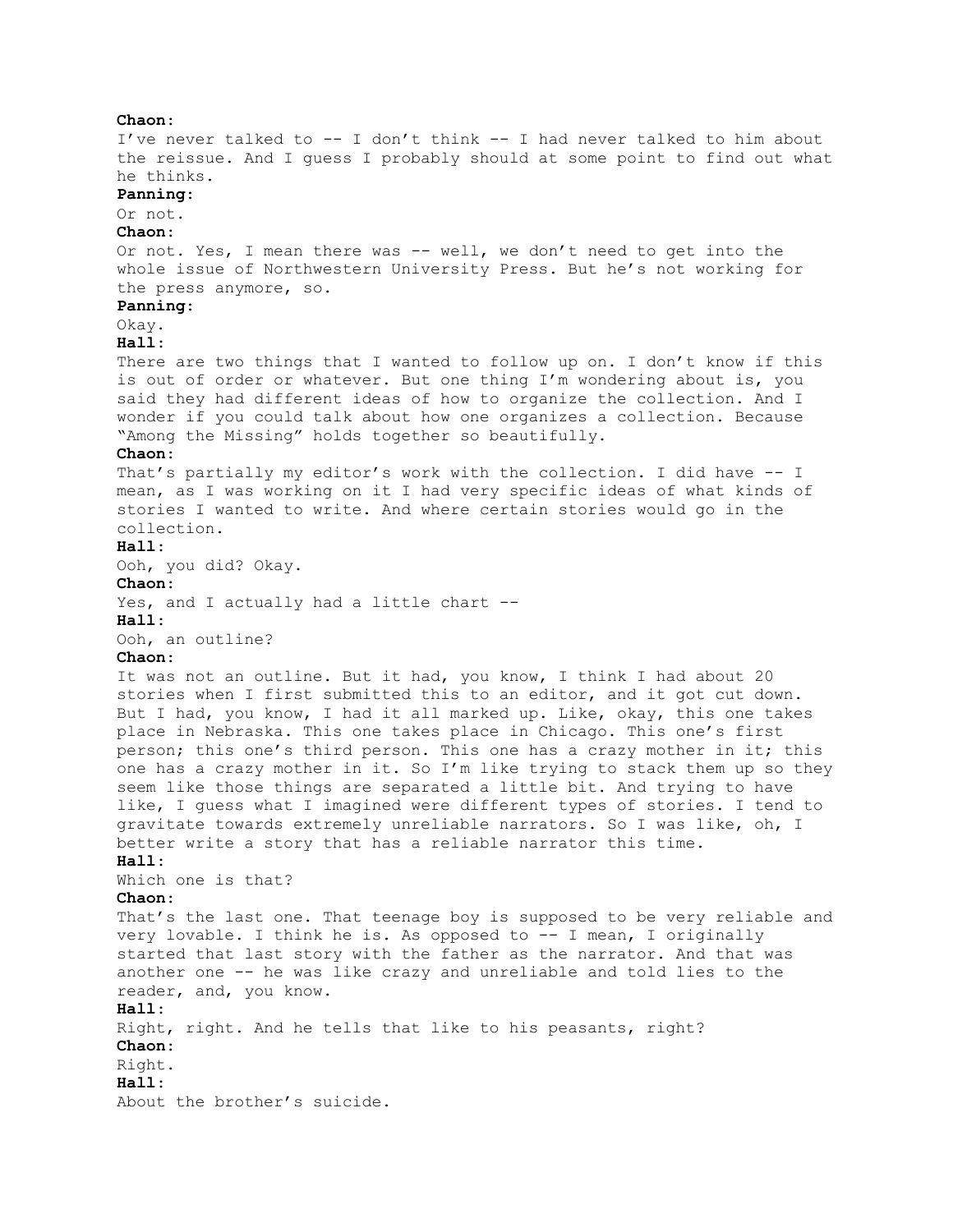**Chaon**: Right. **Hall**: Yes, so he would be unreliable, yes. **Chaon**: So yes, I was trying to do -- you know, make sure that there was lots of variety. And then, you know, that the stories have some sort of interlocking relationship. And then I say all that, but then my editor totally changed my original order. So he had ideas of his own, so -- **Panning**: Well, I want to ask a couple things too on that. Did you ever do the thing where you lay them all on the floor and sort of see how this one opens and how this one ends? To see how it would fit with the next one's opening? You know what I mean? Did you ever do that thing where you spread it all out and see if the beginnings and ends all kind of work? **Chaon**: I have a -- I use a chart. I charted. I use a chart method. **Panning**: You're not a layer-outer, you're a charter. **Chaon**: No, I'm a charter. **Panning**: Okay. **Hall**: But does the chart have like the last line and the first line? **Chaon**: Yes, it has all of those things. **Panning**: Okay, because that seems really important. Because you don't want it to sound too similar to the one that follows. **Chaon**: Right, right. **Panning**: So do you see -- you said you wanted some kind of interlocking thing. Do you see a narrative arc going through that? I mean not that they're linked, but -- **Chaon**: No, I see -- I guess I see a thematic arc of some sort. And I see sort of an emotional progression of sorts. **Panning**: It's true, because the last story, "Burn with Me" does have a sort of - not that the other ones aren't sincere, but there seems a sincerity in that narrator. And that makes sense with what you just said about that narrator, you're trying to create a reliable narrator there. There seems a very rich sincerity. And then if you have the setting being what it is, and the father/son relationship. Because we've seen so many father/son relationships prior to that that are very disconnected and alienated and dysfunctional, I would say. **Chaon**: Right. **Hall**: Yes, and that narrator understands something in the end. In a way that some of the other characters have continued to miss, to miss things. Yes.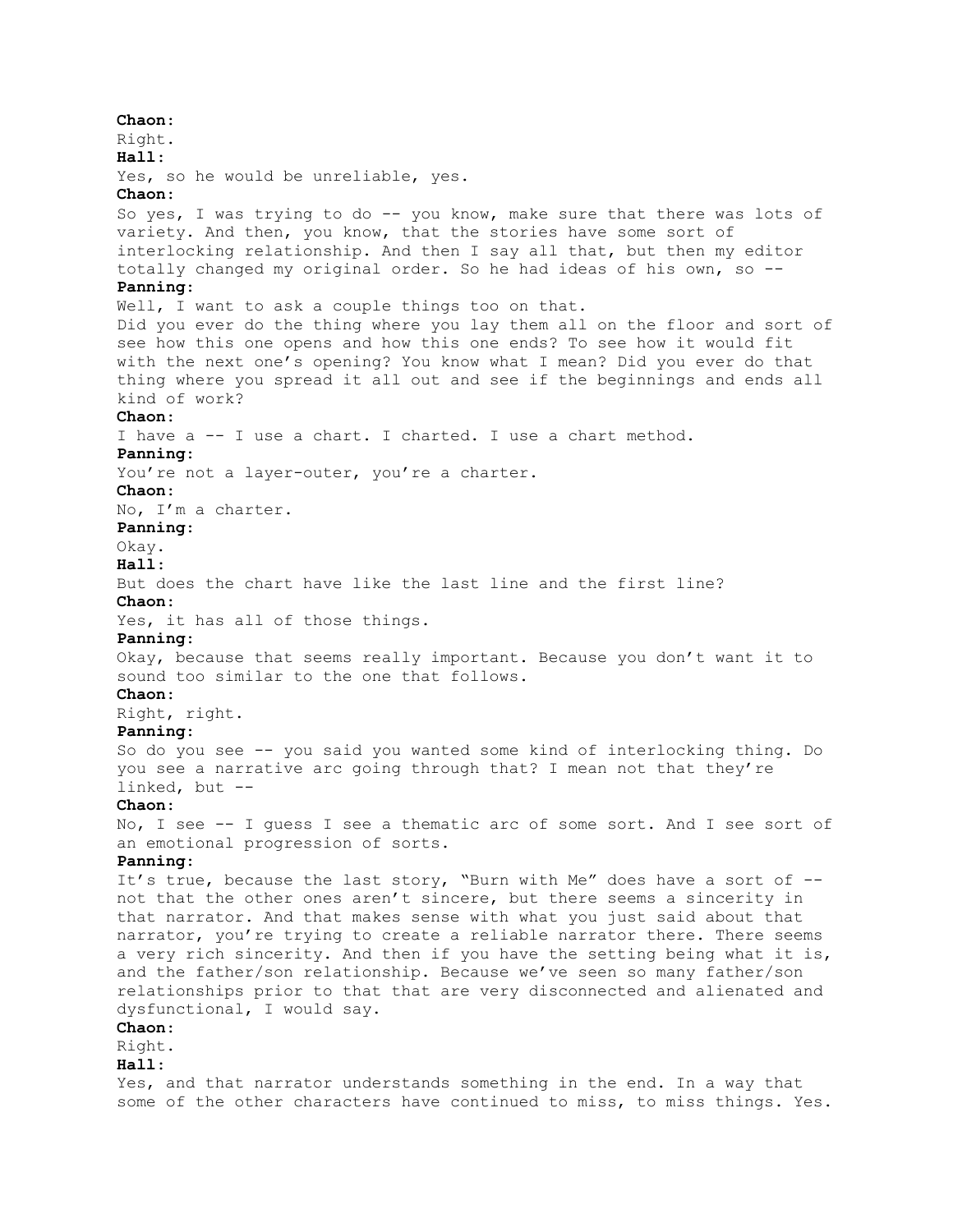**Chaon**: Yes. **Hall**: Like understanding that the story that his uncle has told to him is - that there's some cruelty in that. Yes. **Chaon**: Yes. **Hall**: He's more in touch with himself. **Chaon**: Interestingly enough, he's the only person that was raised away from Nebraska in the whole collection, he was raised far away. **Hall**: Is that how it works? **Chaon**: He's not in that environment, so he's like more settled in some bizarre way. **Panning**: Do you see Nebraska as your fictional home? If you -- do you see -- in the novel do you come back to that? **Chaon**: It's -- yes, set in Nebraska and South Dakota primarily. **Panning**: Okay, okay. So that's where you -- even though you don't live there anymore. How long since you've lived there? **Chaon**: Twenty years. **Panning**: Okay. **Chaon**: I haven't lived there since I left high school. **Panning**: Okay. **Chaon**: So -- yes, it's still my place. For better and worse, I suppose. I haven't been able to write about Cleveland or Ohio. I'm thinking maybe this -- the novel that I'm working on now will be set in Ohio. But I don't know for sure. **Hall**: What is it about Nebraska? **Chaon**: I guess partially it has to -- I mean, I think the landscape of your childhood has some sort of primal thing for you. And there's something, I mean, you can hold up that picture. **Panning**: Yes. Photo op. **Chaon**: Sure, there's something really -- there's something really bleak. **Panning**: I love that. **Chaon**: And intense about the landscape that's -- that really holds sway over me.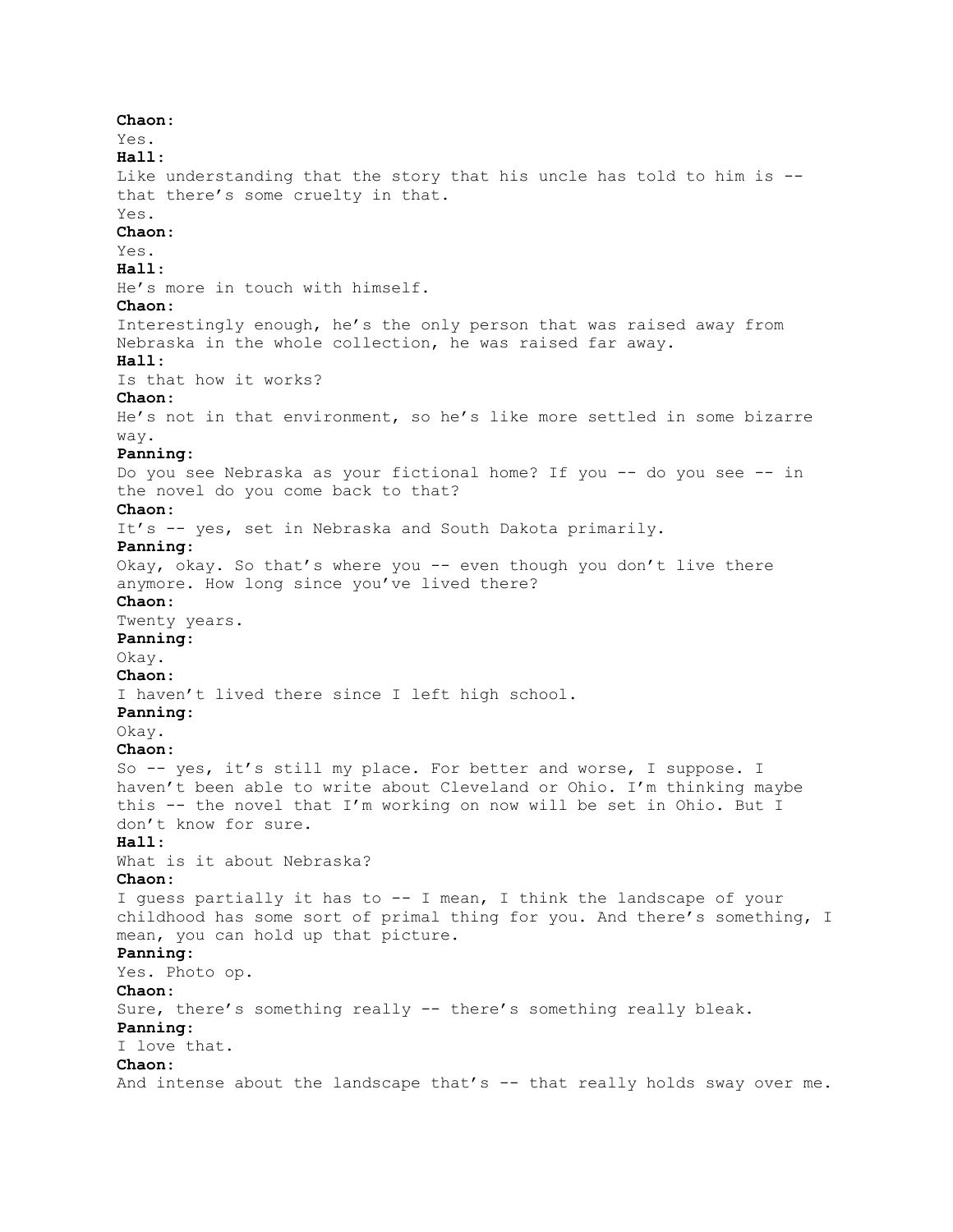There's a Willa Cather quote in "My Antonia" where the narrator says that he basically stopped believing in God when he saw Nebraska. Between that earth and that sky, what would be would be. Because there's just such a bleakness to it. **Panning**: My memories of driving across Nebraska are truck stops. Just huge, huge, mammoth truck stops. That kind of -- **Chaon**: It has -- I mean, it's like the surface of the moon, a lot of depth. I hope nobody from Nebraska ever sees this, like from the Nebraska Tourist Bureaus. **Hall**: Yes, this is not PR for Nebraska. **Panning**: Nebraska truck stops is -- **Chaon**: It is -- I mean, it is in a certain way. Because there's still something really compelling about it. It's not quite the -- it's like the end of the mid-west and the beginning of the western states. So there's a lot of cowboy stuff there too. And I think it may be that some of the emotional states that I'm interested in exploring seem to fit in that landscape better than anyplace else. **Panning**: Well, I think you needn't worry about any Nebraskans. Because I think you write about it -- when you do set the stories there, and many of them are set there, there's warmth and a fondness. I don't think there's any kind of, you know, condescension or -- you know. **Chaon**: No, I don't feel like I'm making fun of people. **Panning**: It feels like a real affinity. **Chaon**: Yes. **Panning**: Yes, maybe we were just making fun of Nebraska. **Chaon**: Right. **Panning**: But really there is a -- there's a sense of longing too, I think, for that place. A lot of the characters go away. In "Among the Missing" especially -- go away and then they come back. You know, and it seems like they want to stay but they can't really find a way to re-insert themselves into -- **Chaon**: Right. **Panning**: -- that place. **Chaon**: Right. I mean, like -- I feel very close to the characters in "Big Me." You know, because everybody gets scattered. But there's still that sort of weird imaginary place that does and doesn't exist back in the, you know, back in the home state, the home place. And there is a kind of nationalism among Nebraskans about Nebraska. That seems stronger than many other states.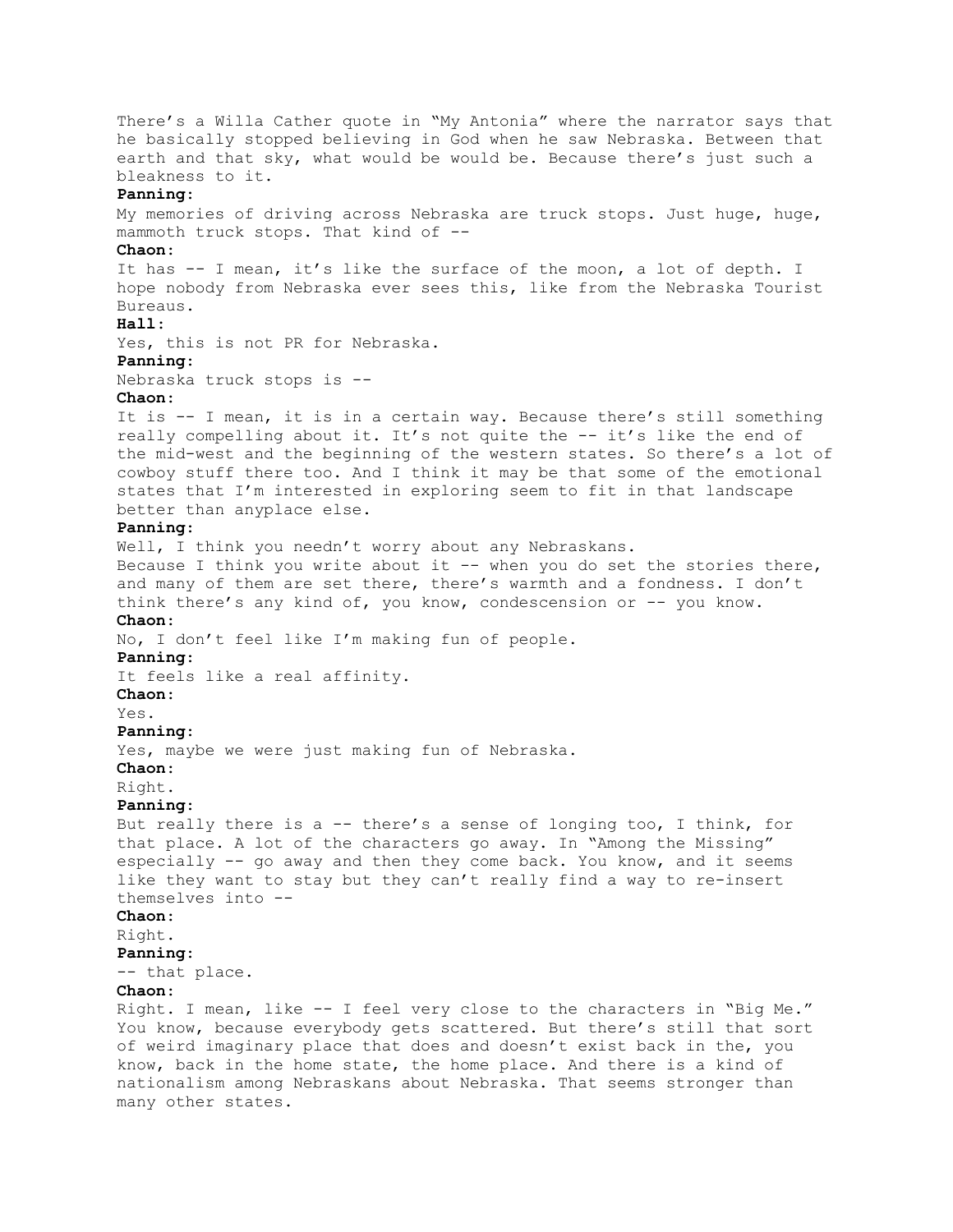## **Hall**:

Mm-hmm, like a pride in it since nobody's like -- **Chaon**:

Right. I mean, it's like --

## **Hall**:

Defensive.

## **Chaon**:

Very defensive. I mean, we're not as cool as the other states that surround us, for some weird reason. Or we don't think we are. Even people from Missouri look down on Nebraskans.

# **Panning**:

I think that's maybe accurate, yes.

# **Hall**:

But it strikes me that like New Yorkers, for instance when you say I can't write about Cleveland, or I haven't written about Cleveland, they would think, what's the difference between Ohio and Nebraska? You know, it's just all sort of Midwest. But there is.

# **Chaon**:

It's a big difference.

I mean, I think at least for the people that live there -- and I think, I mean, I think the Midwest maybe stops somewhere around the first half of -- or maybe the first third of Nebraska. And then it starts becoming the Great Plains and the West. And that -- I think there's a lot less - there's a lot more sort of weird libertarianism about that. And a lot more weird sort of pioneer independence and, you know, they're -- as opposed to in Omaha, I think there it would not be that uncommon for your dad to get in a fight at a bar, for example. [Laughs]

# **Panning**:

Well, do you have -- do you still have people back in Nebraska? And how do people react back there to your work?

# **Chaon**:

Well, my parents both died in '96. So I haven't  $-$ - I don't go back very often. A lot of my family is scattered. I have a brother and a sister who live there. And I don't feel like they have too much interest or concern about my work. You know, my sister is a housewife and lives in, you know -- is pretty involved with the kids. I actually shouldn't say just a housewife, she does day care out of her home. But she never went to college. And my brother's a truck driver. And he's pretty much not much of a reader.

#### **Panning**:

Do you know if they've read your books? Do they have your books? Have they read them? Have you talked about it?

## **Chaon**:

My brother said that he tried to read some of the stories but he found them so boring that he couldn't continue.

#### **Panning**:

Ouch.

#### **Chaon**:

So -- yeah. Actually there are some stories that I've written that have been particularly meant to get my brother's interest.

# **Panning**:

Really? In this? Or no, in –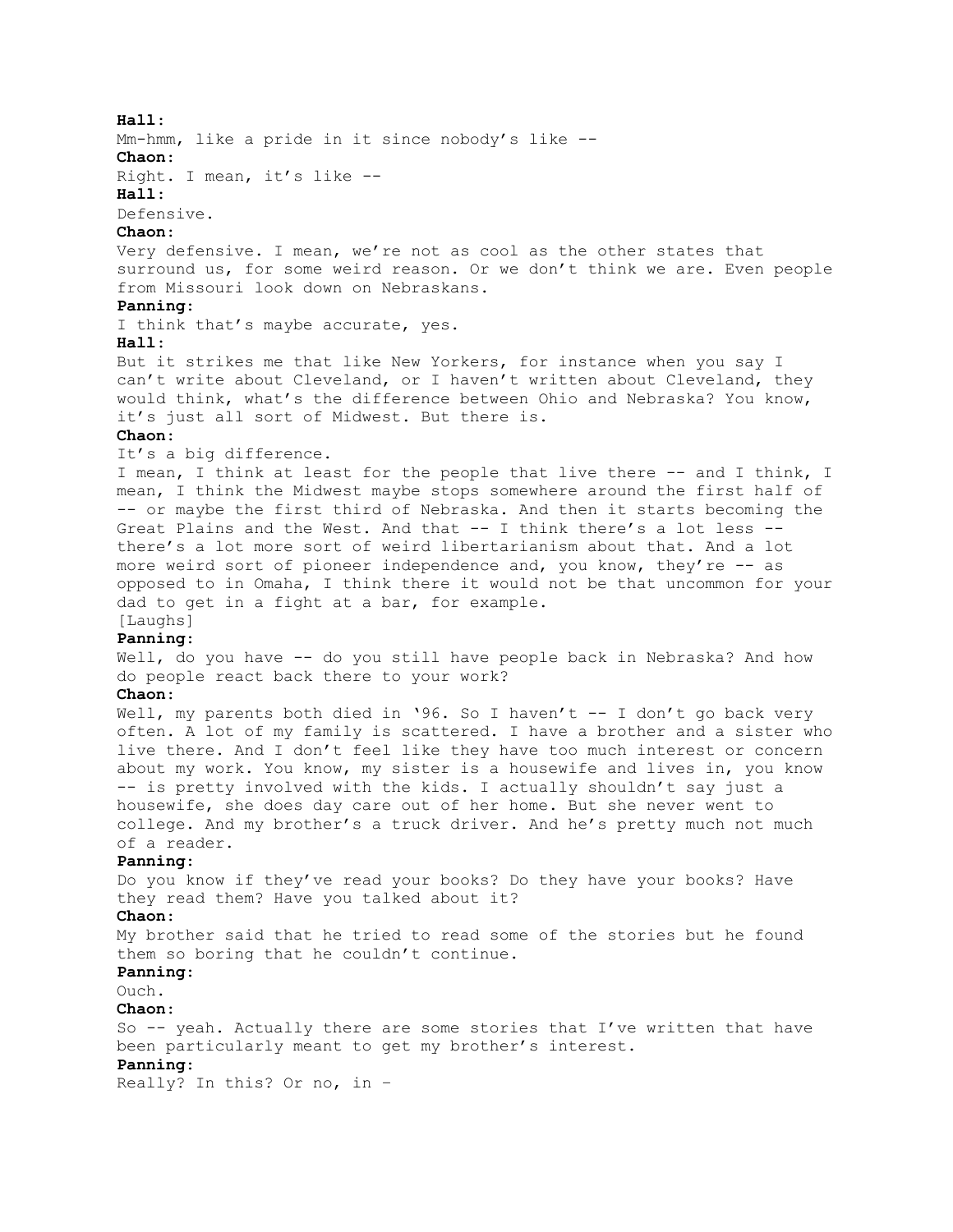**Chaon**: In "Among the Missing," particularly. **Panning**: Do you want to say what they are? Is that asking too much? **Chaon**: No. I mean, I think that there were stories that had like criminal things going on in them, like -- **Panning**: Oh, to make it less -- **Chaon**: "I Demand to Know Where You're Taking Me" and the -- "Here's a Little Something to Remember Me By," both had sort of had sort of criminal elements that I was sort of attracted to. Partially because I wanted to see if I could write a story that was interesting to my brother. **Panning**: I like that. I mean, that's a good c**hall**enge, in a way. That's a good influence. Even though he's not reading them, he's influencing -- **Chaon**: He did like -- he did like them. **Panning**: -- your work. **Chaon**: And for whatever weird reason, he particularly liked the story in which he is sort of satirized as a character. The character of the foul-mouthed rapist character is really very much based on my brother. **Hall**: The sexy rapist? **Chaon**: Yes, and he was like, oh, that was a pretty cool story. I thought that -lady was crazy. I loved it when she killed the bird. **Hall**: That's a great -- that is a great story, I think. **Panning**: It is. **Hall**: It's really a risky story. Because, I mean, because it's a sexy rapist. And then there's, you know, animal abuse in the end. Yes, so that was meant for your -- **Chaon**: It was in some ways meant for my brother. I mean, I think the impetus of the story came from a time when my wife and I were back in Nebraska visiting. And my wife's from Philadelphia and she's not used to rednecks at all. And we were sitting out in the garage with, you know, some of my cousins and my brothers. And we were drinking beer and, you know, acting in a fairly redneck way. And my brother started having this conversation about his political views. That were really offensive to my wife. And I was like just don't; he just trying to get you mad. But she took the bait. And like -- my brother's also somebody who has for his whole life had this weird relationship with my girlfriends. Like he seems to get very interested in the women that I'm interested in, in this sort of like -- I don't know what, just weird way. So I could tell that part of what he was doing is like, you know how when you're in junior high you show you like girls by teasing them. I mean, he wasn't in junior high, he was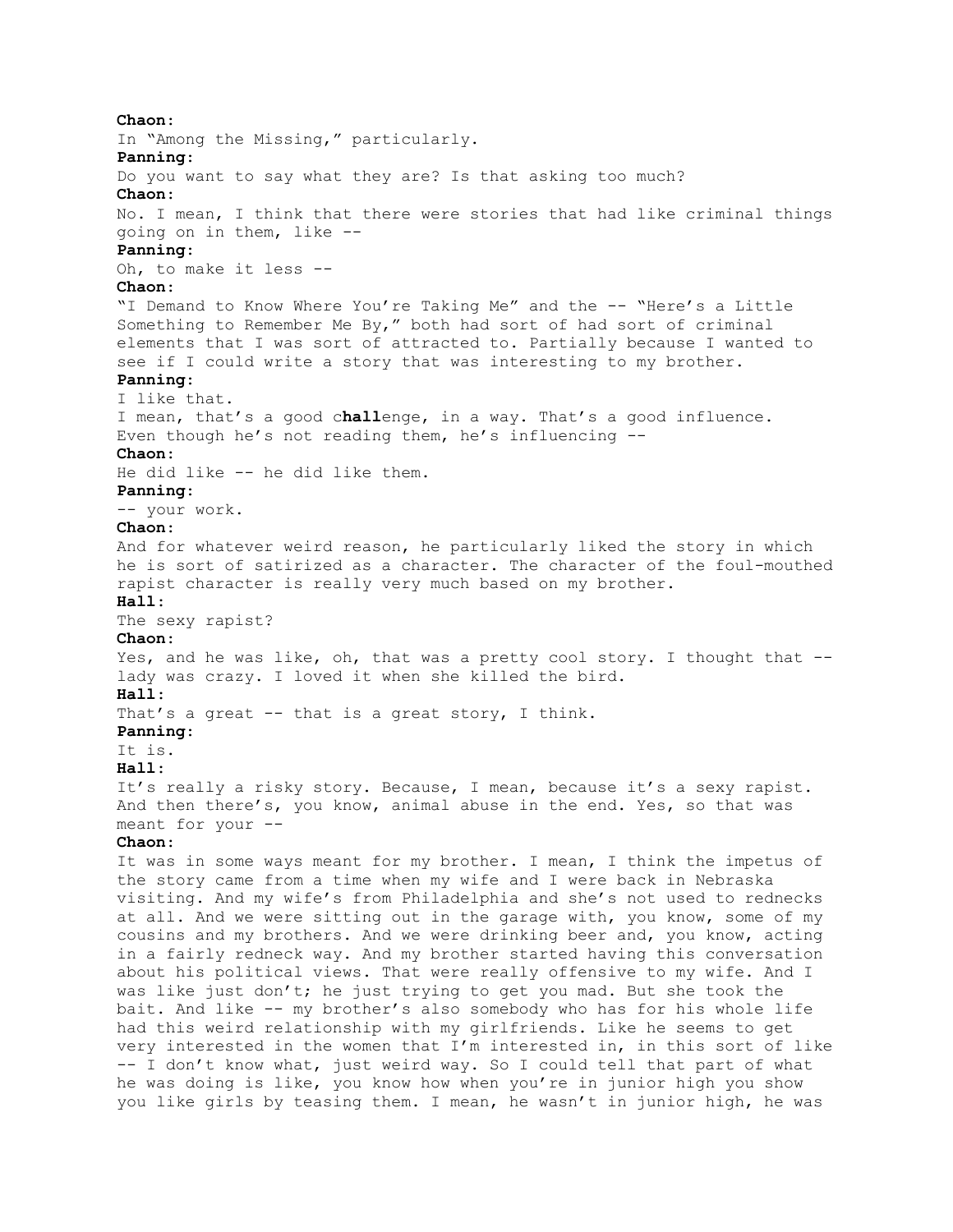a man by this point. But he was definitely teasing my wife, in a kind of flirty way, but in a way that was making her furious. And I was like, I have to write about this in some way. And then when I started writing about it, I kept getting more and more extreme. Like I added this parrot, and I added like these serial rapes, and made the situation for the wife much more dire in a lot of ways. But that was really the impetus behind it, was that culture clash moment. Where I was really -- I felt like I was in between old redneck world and new college professor world. [Laughs]

#### **Panning**:

## Mm-hmm.

I never would have -- that's a good story. Because you know if you had - not that it's autobiographical because you're inventing all the rapes and everything. But I never -- if I had to point to a story that spelled autobiographically-driven, or experienced, that wouldn't be one. You know, so that's a really nice surprise to the story. And I'm believing in the story, that  $-$ - I mean, I think we're led to believe that the brother is guilty. I mean, everything -- I know you probably don't want to -- I don't even think I want an answer.

# **Chaon**:

Okay.

#### **Panning**:

But -- it's such a nice walk on the line of everything points to that. It's never said. There is -- you do introduce the possibility of doubt in that he would have had to do it if  $-$  he slept overnight at their house that night. So he would have -- he really would have had to go in the middle of the night and then come back and be asleep. So, you know, I like that I'm pointed, you know, I'm not left completely to not know. But there's enough of a doubt that it kind of nags.

## **Chaon**:

Yes, well, I love -- I mean, I really do love stories that have no solution. I mean, that's --

#### **Panning**:

Yes, we don't read for solutions, really.

#### **Chaon**:

No, but, you know -- there's something that I think is really disappointing when, you know, you have one of these great stories that's like an urban legend or whatever, like the Roanoke colony that disappeared in the 1600's. And, you know, what could have happened to them? They were there and they just disappeared. And they left, you know, they left their houses with plates still on the table. And then, you know, some scientist comes along and says oh, it's clear that they all died of typhoid. You're like no, that's no fun. So I like the stories where you can just sort of worry about what could possibly have happened. And there's a few stories -- especially in "Among the Missing" that are like that. **Hall**:

Mm-hmm. Yes, like the mother in the title story.

## **Chaon**:

Right, yes.

#### **Hall**:

Where did she go? Where is she? Yes, yes. **Chaon**: And I like the truth that we don't know. And you'll never know.

Because that's the best thing -- that's the best thing about that mother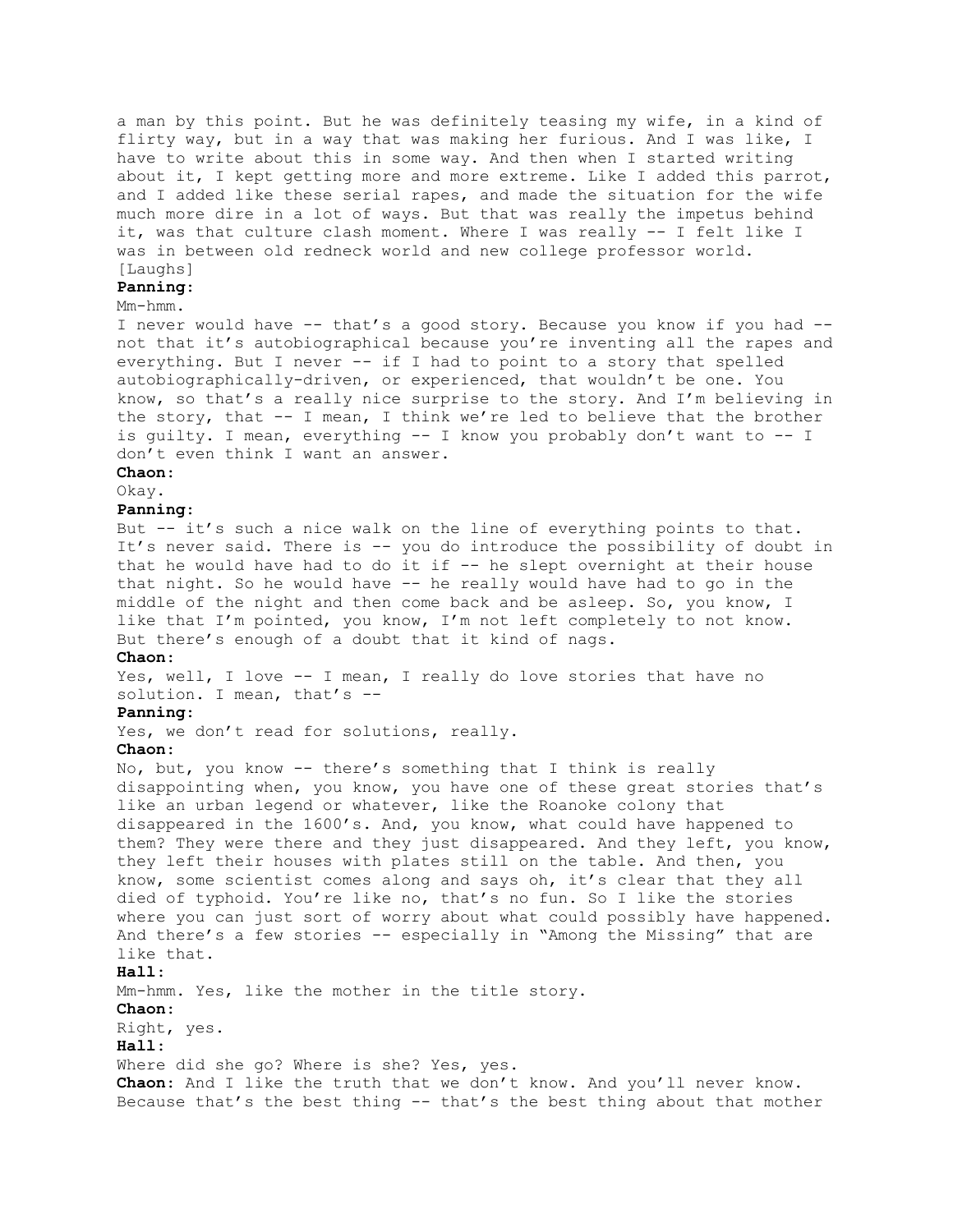is that she can really disappear and we have no idea what her motives are. **Hall**: Yes, because in a way her son hasn't known her at all before. Yes. **Panning**: Well, you said of your own work, you have -- on Random House you have an author essay or something that you wrote about your own work. And you said something about liking mystery. **Chaon**: Yes. **Panning**: Other people say it, too, about your work. But you know, you say -- it reminds me of the Flannery O'Connor of mystery and manner, to try to get the mystery in. **Chaon**: Yes. **Panning**: And I know -- I don't even want to ask this because I know you probably have to talk about this a lot, but you -- since you yourself say it, you said, I wanted the collection to be  $-$ - I can't quote you exactly, if you can help me, I wanted the collection to be sort of like ghost stories. **Chaon**: Yes. **Panning**: But set in non-supernatural -- **Chaon**: Right. **Panning**: -- conditions, right? **Chaon**: Yes. I mean, absolutely. And I think -- I started out as a reader and as a writer as well. The first book that I ever got was called "Alfred Hitchcock's Ghostly Galleries." It's like a big book for pre-teens. And it has all of these stories of, you know, the stories that are -classic supernatural stories. I loved that book; I read it over and over. And then I, you know, the people that I originally started turning to when I became interested in reading were like Shirley Jackson. And Daphne du Maurier -- is that how you pronounced her name? du Maurier? I don't know. **Hall**: The woman who wrote, "Rebecca," right? Yes. **Chaon**: Yes. I loved those books. And, you know, then when I went to college and I, you know, was learning that realism is better for some -- you know? **Panning**: Mm-hmm, because you do get that. **Chaon**: You do get that. I kind of turned -- I kind of, you know, like tried to -- I tried to write all my Raymond Carver stories. And -- but there was something about doing that that nagged me, like I wanted  $-$ - I still wanted to have those -- I still wanted to write genre stories that had literary elements, I guess, you know? And there used to be people that could do that, do you know? Like Edith Wharton has tons of ghost stories.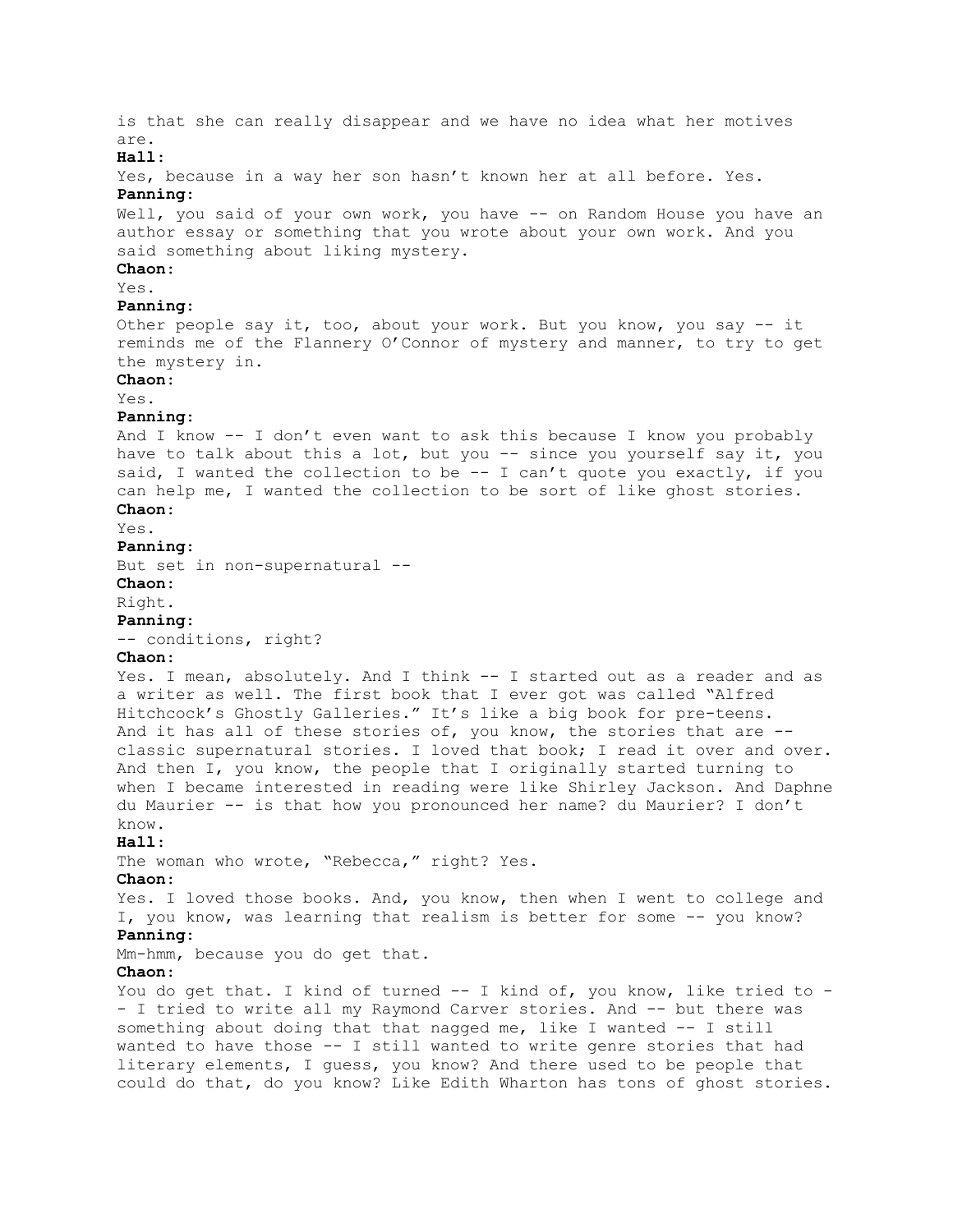She's a very literary writer, but she -- that was the tradition that I really loved that I felt like I really wanted to reacquaint myself with. And to explore myself. Because I felt like my experience of the world and my experience of late 20th Century America was very supernatural. I mean, it felt like everything was full of ghosts and full of, you know, monsters and terror. **Panning** Why? How so? What do you mean? **Hall**: Yes, define "ghosts." Define ghosts. **Chaon**: I think -- I mean, maybe it's partially just my own experience. But I - had lost a lot of people over those years and during my 20's, a lot of people that were close to me had died. The town where I grew up dried up and blew away. **Hall**: Mmm, ghost town. **Chaon**: It was a ghost town. **Panning**: What town was it? **Chaon**: It was called Bronson. It was about ten miles outside of Sydney. Neither of which are you expected to know where that is. And it was about a hundred miles east of Cheyenne, Wyoming. **Panning**: Oh. **Chaon**: So it's in the middle of, you know -- and, you know, there are all these little towns on the Union Pacific railroad lines that had grain elevators. And then, you know, it stopped being important at a certain point for, you know, for every little town to have a grain elevator. Because all of these farms became owned by, you know, multinational conglomerates. Instead of by family farmers. So, you know, that whole - the needs for these little towns vanished. **Panning**: Right, mm-hmm. **Chaon**: And, I mean I was -- and this may be just me, but it seems like it was a generational thing. But during the '90s I felt like there was something really aimless and purposeless about what was happening to me and the rest of the people in my generation. **Panning**: Was that your post-graduate school life, when you sort of were --**Chaon**: Yes, when I was in my 20's and early 30's and I felt really lost a lot of the time. And that felt very supernatural in some ways. It didn't feel like there was the kind of future that a lot of other people in earlier generations seemed to have a clearer fix on what their future was. Maybe that's not true. Or at least they seemed to have a clearer fix on what their purpose was. **Panning**: Maybe the roles were just more clear-cut, I think.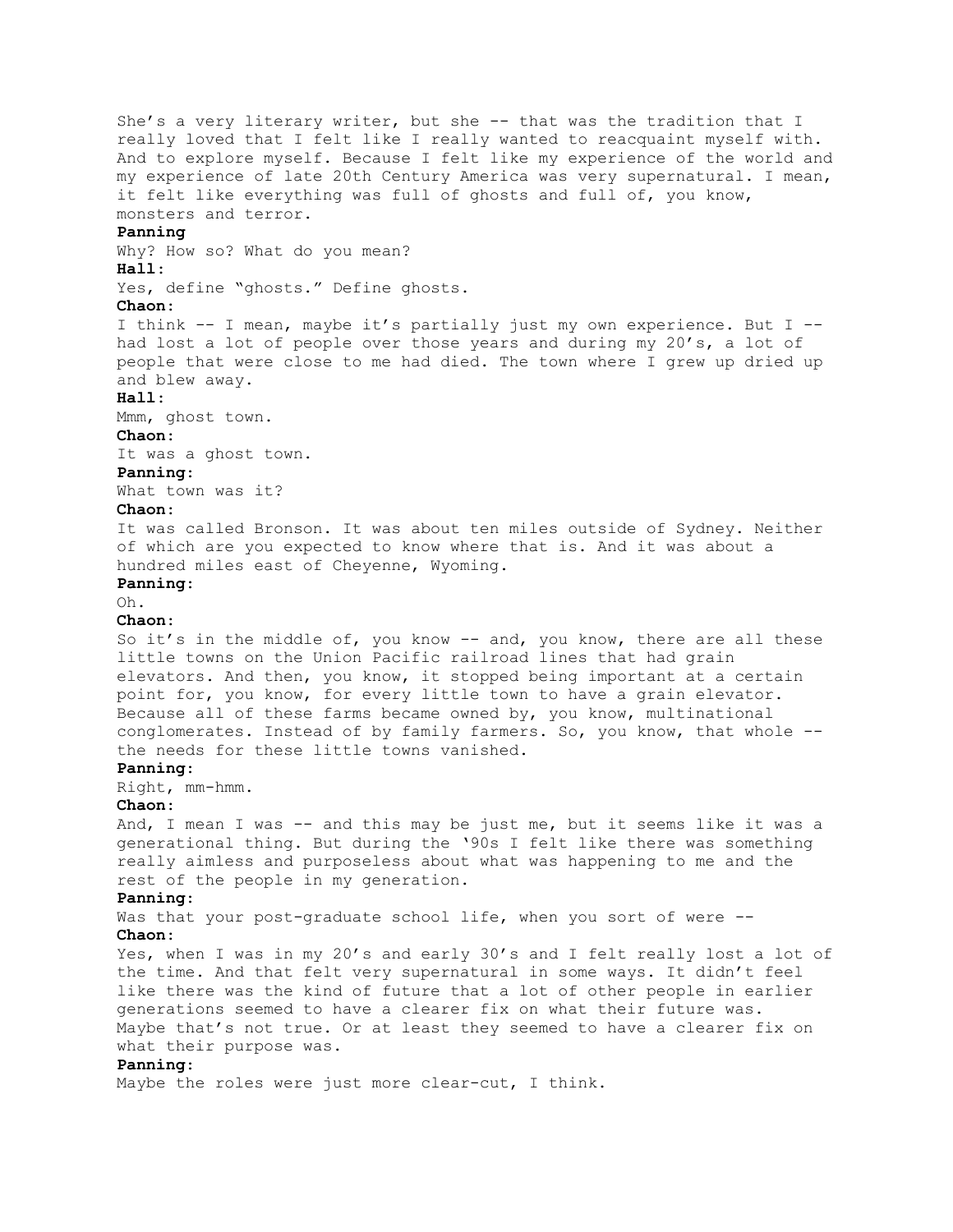**Chaon**: Yes, yes; I think so. And I was also in a weird position because I was like the only person I knew -- I had my first kid when I was 23. So that was, like I was the only person I knew that had small children. **Panning**: Yes; were you in graduate school when you had your kids? **Chaon**: Yes. **Panning**: Okay. Yes; pretty rare. **Chaon**: So, you know, it was a very twisted sort of psychological world for me, landscape. **Panning**: I sense that what you just described is a feeling of not sure what the future means. Where even though you had a family and you had education, I sense that in a lot of the narrators in "Among the Missing." They return almost for a visit -- a lot of them come back for visits or something. And just can't -- there isn't a clear-cut purpose to what they're doing. **Hall**: Mm-hmm. **Panning**: And I think that's interesting that you choose those for narrators. Instead of picking some -- a more sort of active, clear role -- **Chaon**: Right. **Panning**: -- character who you could have be the narrator. **Hall**: Right, mm-hmm. **Panning**: The narrators are in some kind of search. There seemed to be searching and longing and quest kind of going in a lot of them. **Chaon**: Yes, I mean, I was going through my "Am I really going to be a writer?" phase. And, you know, should I go to law school? **Panning**: No. **Chaon**: I still think -- I still wonder, you know? **Panning**: I wonder if all English majors think that. Because I thought I was going to go to law school, did you? **Hall**: Yes, I thought -- I wanted a briefcase, though. That's why -- yes, a little attache case. **Chaon**: But it would be something to tell people. **Hall**: Yes. Well, it's like that Lorrie Moore story, "How to Become a Writer." **Chaon**: Right. I mean, I think you just feel very embarrassed most of the time. Especially if someone who's not an academic. Like you're, you know, you're sitting in the doctor's office and somebody asks you what you do,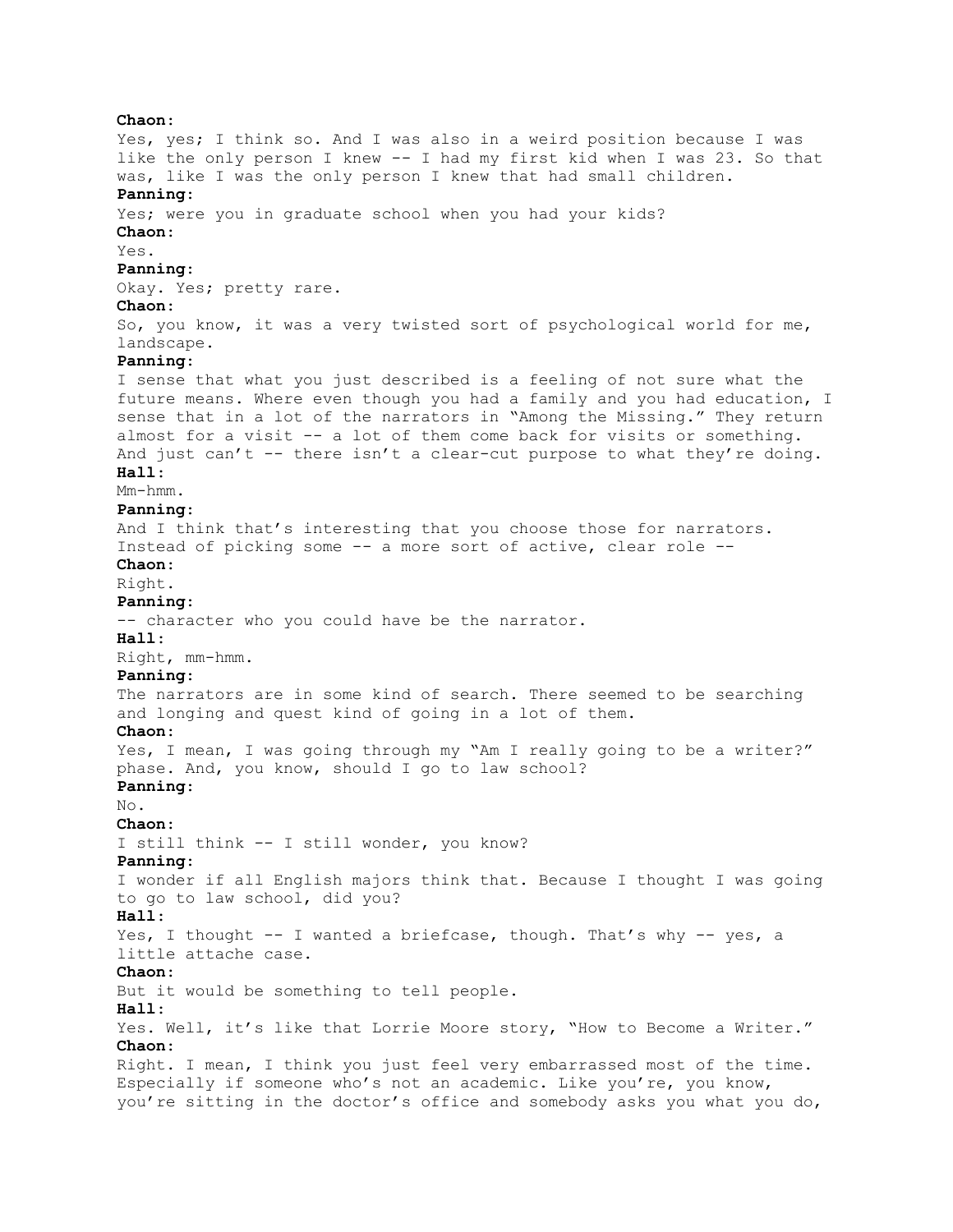do you ever say, "Oh, I'm a writer." Because then they're like, "Oh, uhhuh." **Hall**: Crazy person, yes. **Chaon**: Or else, even worse, "Oh, that's interesting. Have I read anything that you've written?" **Panning**: Oh, yes, yes. **Hall**: Can I read the ghost question? **Panning**: Yes. **Hall**: Because it seems like a lot of the characters have left home and left a past. And often left like a whole social class, milieu. And that seems to be like a kind of a ghost too. So I guess I didn't -- I mean, like one of the characters, Trant, in "Late for the Wedding" talks about his ghost marriage. And so it's ghost because it's -- there's nothing tangible about it. **Chaon**: Right. **Hall**: And because he doesn't talk about it. **Chaon**: Right. **Hall**: So it's sort of like we all have ghosts. **Chaon**: Right. **Hall**: Because we all have these pasts that we carry with us that we don't understand. **Chaon**: Right. **Hall**: I mean, is that one of the ways you're understanding ghosts? **Chaon**: Yes, well definitely. I mean -- and I think the thing that I loved about that 19th Century, early 20th Century fiction, you know, people like Edith Wharton or Charlotte Perkins Gilman or whoever, is that they used those ghosts to manifest all of that stuff that, you know, seems boring if somebody says, oh, I think about the past. But if it's actually manifest in sort of a menacing way, then I think it becomes more dramatically compelling. **Hall**: Uh-huh, uh-huh. **Chaon**: And I think that that's what I learned from reading that kind of fiction, is that it -- all of those stories were in many ways extraordinarily political and engaged with, you know, the issues that the authors were interested in. But they were using the supernatural as a vehicle for that. I mean, I don't think -- I guess I don't think any of these stories

are particularly supernatural. But I had that idea in mind. I mean, I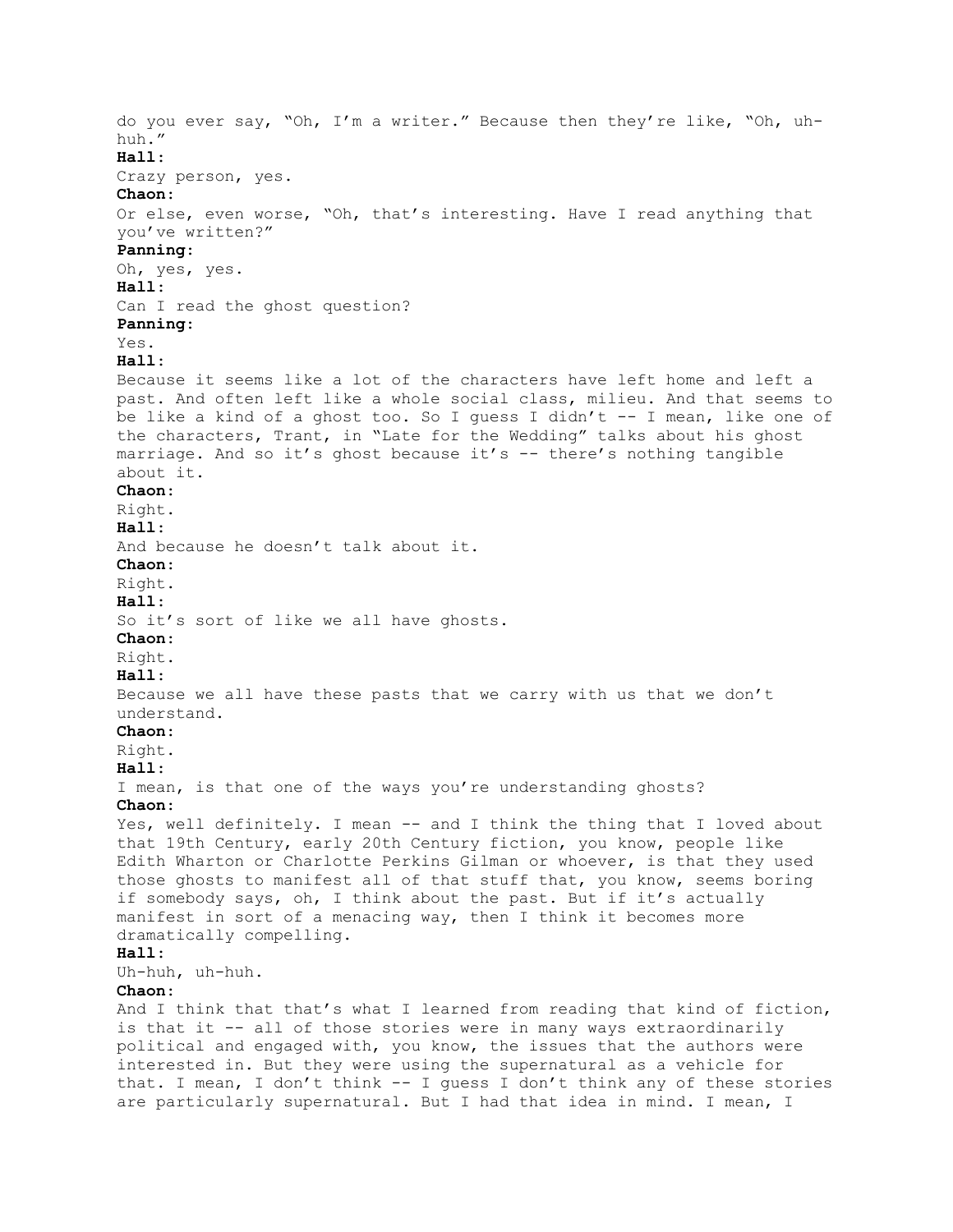really am very -- for personal reasons mostly, but I'm very interested in social class in America. And in writing about that. And, you know, the move up and the move down and all of those things. **Hall**: Yes, and that's so in these stories. Anne and I kind of have this pet theory that the short story really wants to be about class always. Or it in some ways is always interested in class. In a way that maybe -- even when it doesn't seem to be about class, it is. **Chaon**: Oh, that's interesting. **Panning**: Mm-hmm. It always comes back to that. **Hall**: Yes, but it's always somehow about class. And so, you know, I've talked to different people about this, a colleague who's a Marxist. And she said, "Well, of course. Because everything's about class." **Chaon**: Right, right. **Hall**: But I do think there's something about the story genre. Do you have any thoughts on that? I mean, in your work certainly it's an issue, but -- **Chaon**: That's so interesting that you would say that. I'd never thought of that before. I mean, I always -- I sort of adhered to the, you know, the Frank O'Connor thing about all short stories being about loneliness. Hmm. I mean, I guess -- I think there are certain sorts of story writers who ignore social class pretty much completely. And then there are others like Cheever and -- **Hall**: Updike. **Chaon**: -- Updike and Carver and Alice Munro who, I mean, that's their subject matter. I mean, the short story is about -- I mean, and Sherwood Anderson, for that matter, who's sort of like the -- you know, was always all about figuring out what the class system was about. **Hall**: Yes, yes. **Chaon**: So I mean, that sounds like that could be accurate. In a really interesting way. **Panning**: I think we should do a book on it. **Hall**: Yes, yes. **Chaon**: I think that's a great idea; yes. **Hall**: Yes, let's do an anthology. **Panning**: I want to talk a little bit about craft. And what you -- what do you like about the short story? What do you try to do in it? What do you think it

can do? Why are you drawn to writing short stories?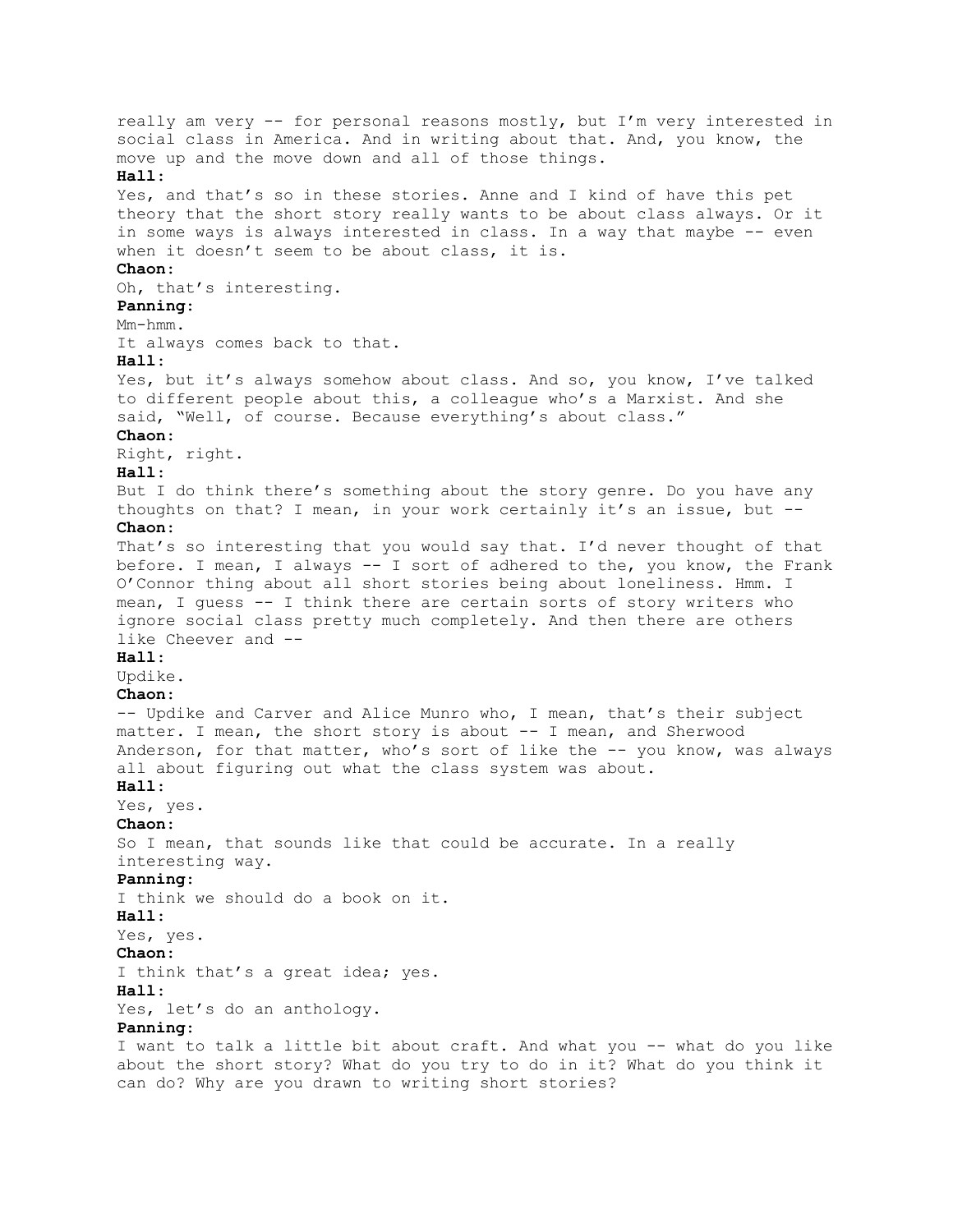## **Chaon**:

Well, one of the things that I think it can do that I like is that it can get at that particular unexplainable moment in a way that a poem can get at a particular unexplainable moment. When you have some sort of revelation. When something that creates a fruition in your mind happens. And you remember it, but it's hard to explain in a larger context. Like I think with the novel in a certain way you have to have a philosophy of life and what the world is about. And -- whereas short stories are more about not -- about not knowing than they are about knowing.

# **Panning**:

# Mm-hmm.

**Chaon**:

And I feel like for me, not knowing is more interesting than knowing. You know, I hate these journalists -- they're mostly journalists -- who complain about the state of literature today and, you know, like where is our Dickens to tell us what the, you know, what our generation and what our world means? I'm like, that's such a stupid idea, do you know what I mean? I mean like who wants to have -- well, we are living in the Gilded Age right now, and every -- you know, do you know what I mean?

# **Panning**:

Yes, yes.

# **Chaon**:

There's something so dumb and so didactic about that. But people love that stuff. Like, you know, all these people that are sort of like anointed as this generation's X person. You know, or this generation's spokesman.

## **Panning**:

Right.

#### **Chaon**:

You know, and then they're supposed to sort of talk about what it means to be part of a generation? Like does anybody really have that experience? Maybe some people do; I don't know.

#### **Hall**:

The universal experience, yes.

#### **Chaon**:

Right.

#### **Panning**:

But we don't need that, because now we have, you know, rows and rows of self-help books and that kind of --

#### **Chaon**:

We -- literature needs to do that. But, you know, I don't know, every once in a while somebody like Tom Wolfe will write some sort of selfserving essay in the pages of Harper's where, you know, literature doesn't matter because literature isn't engaged with the, you know, with the big issues of our time."

## **Panning**:

Mm-hmm.

#### **Chaon**:

Like, who says? Who decides what the big issues are, you know? I mean, these retards are like  $--$  I'm sorry, like for them the big issue is like Janet Jackson's boob. Like who cares? **Hall**:

Right, right.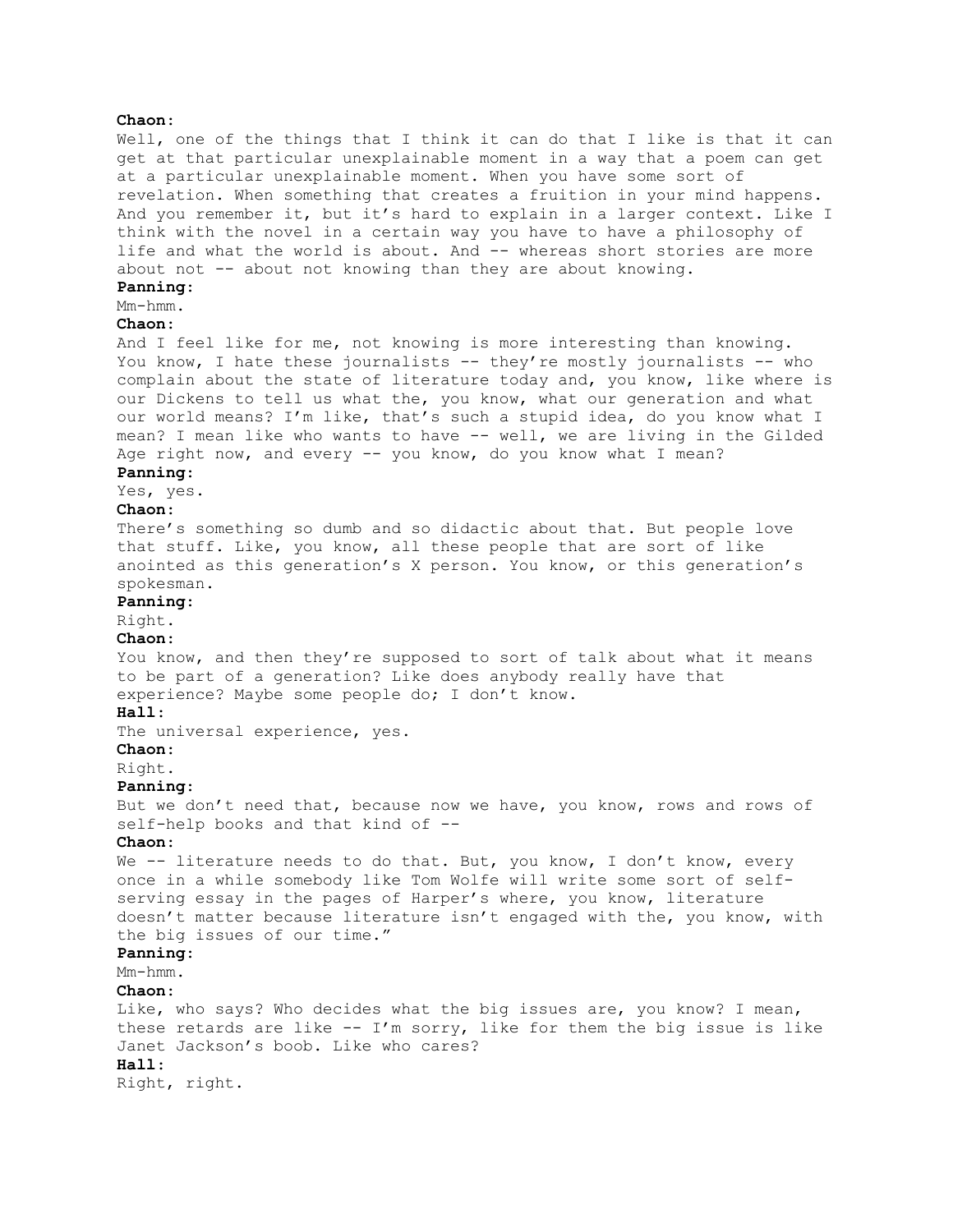**Panning**: That's so -- maybe, do you think non-fiction, you know the whole burgeoning genre of all the sub-categories of non-fiction is becoming more of a vehicle for guidance in terms of how people want to live? **Chaon**: No. Well, yes -- I mean, I think it's -- **Panning**: Because it has to come from somewhere, right? **Chaon**: Well, I think so. But I think that the burgeoning non-fiction has to do with two things. I think it has to do with people's interest in selfhelp. And people's interest in taking the mantle of victimology from true victims and putting it on themselves. I hate -- this is -- maybe this is really mean. But -- **Hall**: Let it out; bring it on. **Chaon**: Okay, I'm going to. Like -- there's a sort of sub-genre of books about fairly wealthy people who go into rehab because they're alcoholics. And then come out and they're -- you know, they've suffered. And very often in rehab they meet working-class people and are sort of ennobled by that experience. And I feel like it's, you know, it's like if you want to talk about class war, it's like the rich get to take finally the very last thing that poor people have, which is their suffering. And take it for themselves. Like I may be rich, I may be privileged with every single thing in the world, but I suffered because I did too many drugs and screwed up my life. I'm like -- **Hall**: So hear me out. **Chaon**: And you know, I hate those books. I hate those books. And I hate that process of, you know, claiming suffering for yourself. And then like display -- and then putting it on display. **Panning**: But what about the "Angela's Ashes," the "Mary Karr," -- I mean the ones that are actual, honest -- **Chaon**: I actually respect those books more. **Hall**: Yes. **Chaon**: But I -- but the burgeoning in -- **Hall**: There are a lot of alcohol rehab --**Chaon**: It's like I'm looking for -- let's see, where did I -- how were things bad for me so I can cash in? You know, I'm not -- **Panning**: So there's no guidance there. **Chaon**: I don't think -- I don't find -- I find the guidance is to sort of look for the place that you've suffered, contemplate it. And that ennobles you. And I don't find that to be guidance, I find that to be sort of horrible narcissism.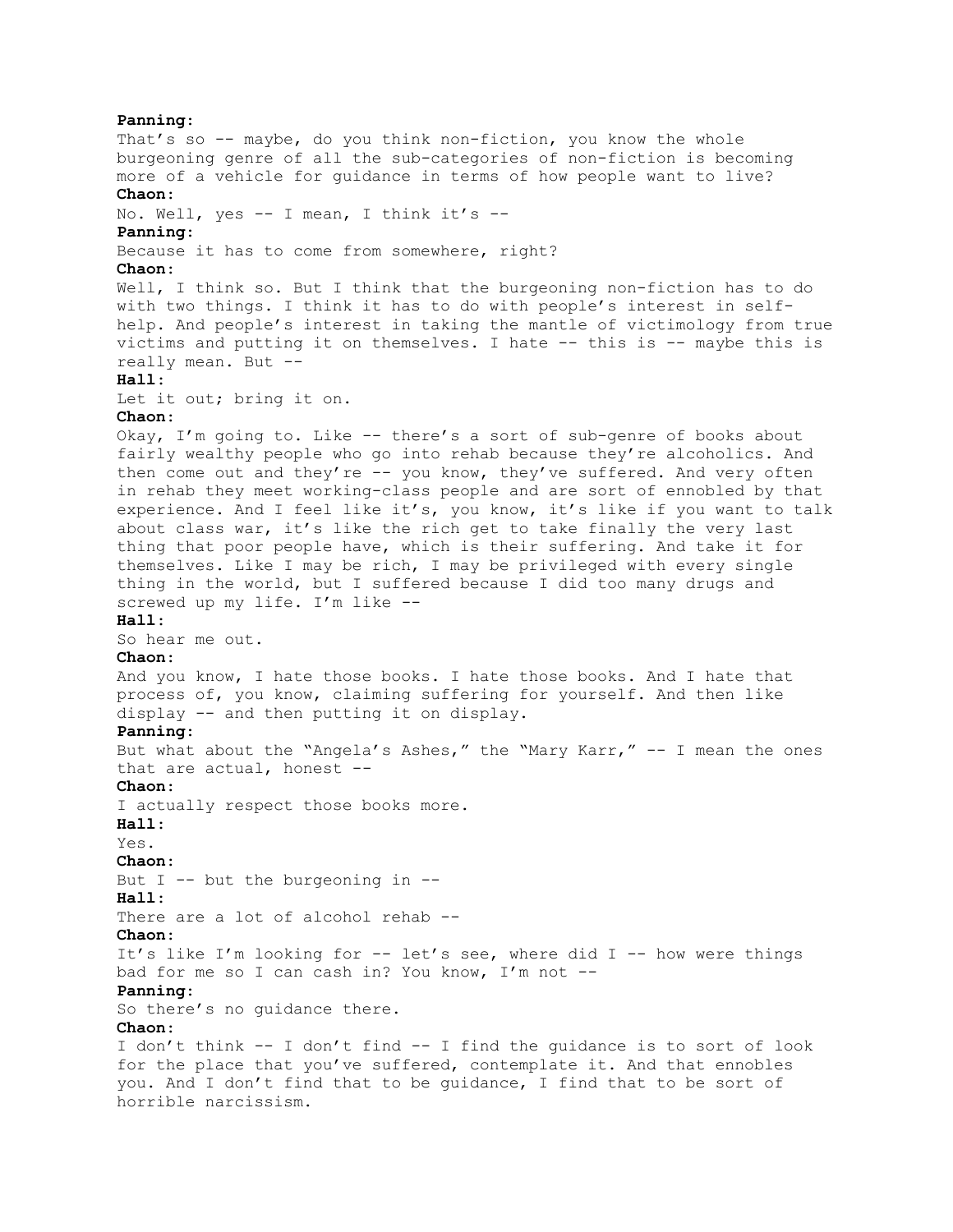**Hall**: Mm-hmm. **Panning** Can I say that --**Chaon**: Am I being -- I'm being such a jerk. I'm so sorry. **Panning**: No, this is what we want. Could I guess then that you don't read a lot of sort of memoir, autobiography, typically? **Chaon**: Don't read a lot. There are some people that I really like that write non-fiction. But no so much memoir. **Panning**: Mm-hmm. Because you know what? We need  $-- I'm$  teaching this creative essay class right now. And we need more essay, we need sort of more Thoreau and Emersonian kind of -- **Chaon**: Yeah. I mean I like to -- **Panning**: -- people to -- **Chaon**: Like somebody like John D'Agata -- **Panning**: -- construct, yes. **Chaon**: -- I think has a really interesting point of view. I think he writes about his engagement with the world in an incredibly interesting way. And, you know, it's not sort of about here was my, you know, my sad childhood stuff. Which I don't find that interesting. Even though -- hey, look at me, I'm writing about sad childhoods. **Panning**: Well, there is something about the translation of the scenes into fiction. **Chaon**: Yes, I think so too. **Panning**: And poetry that I have to admit too there's a hierarchy in terms of what we like. What I like. But before we run out of too much time, I do want to circle back to the novel. I was asking about the short story. **Chaon**: Mm-hmm. **Panning**: So then you've entered into novel, which is the inevitable path, it seems like, right? **Chaon**: Right, right. **Panning**: If you want to make the literary current fiction, you -- **Chaon**: And it was  $-$  it was not even really  $-$  well, I mean obviously we always have choices. But when they bought -- when Ballantine bought "Among the Missing," they bought it with the understanding that my next book would be a novel. And that, you know, I would be producing that immediately.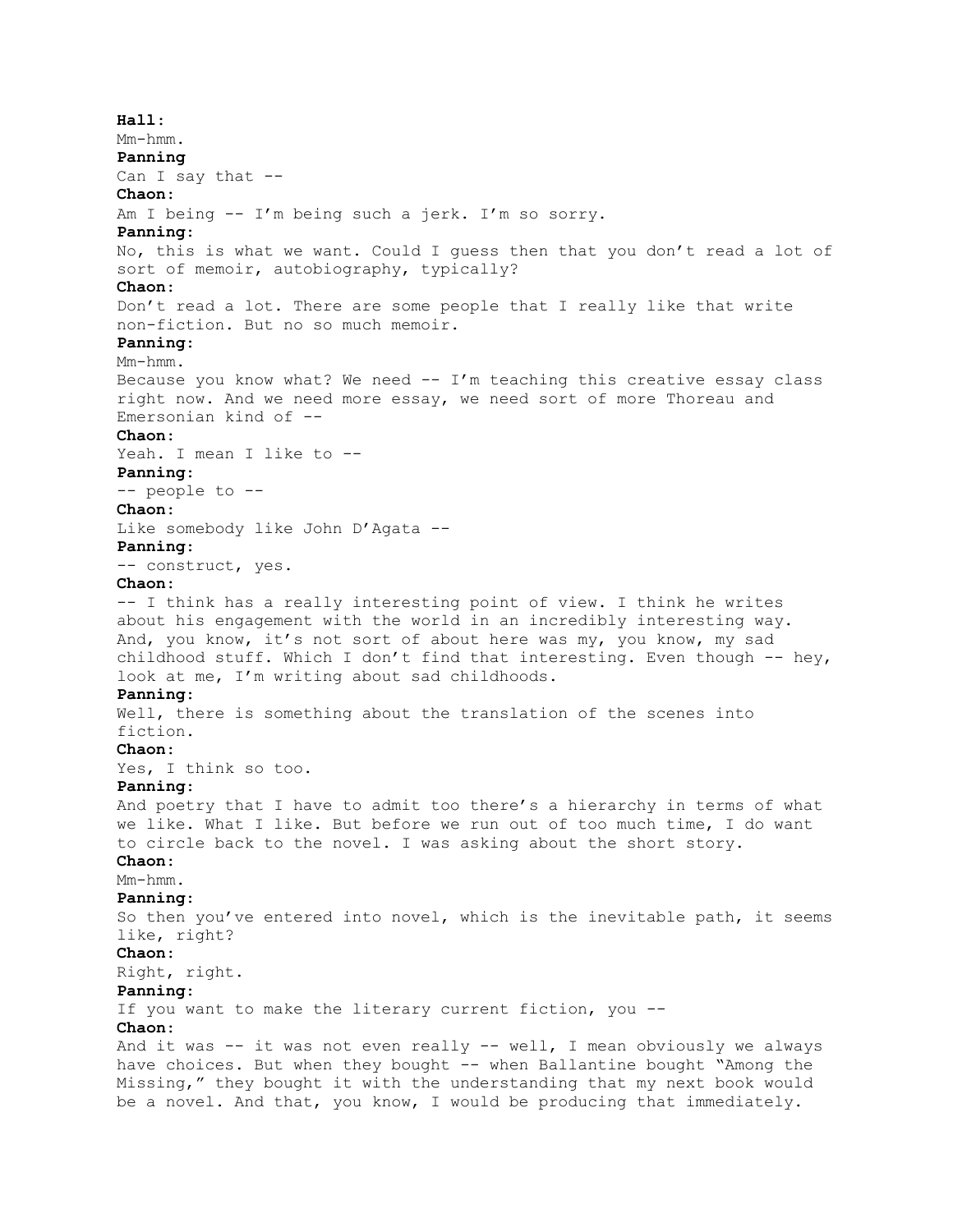**Panning**: So how -- can you talk about the process? Because last night when we had dinner we were talking about your -- it just sort of came up, your work habits being -- you called yourself undisciplined. But then you went on to say that you work simultaneously on maybe ten things at the same time. But then it could take you up to years to finish even a short story. **Chaon**: Mm-hmm. Little pieces. **Panning**: How does that -- how did that work with the novel project? I'm really curious to know. **Chaon**: Well, you'll -- I mean, when you eventually read the novel you'll see it's very fragmentary. The novel is very fragmentary. I actually mapped it out pretty early on. **Panning**: Mm-hmm. More charts. **Hall**: Chart, chart. **Chaon**: In an artificial -- in a totally artificial way, I knew that there would be three parts with 12 chapters each. **Panning**: Oh, that's nice. **Chaon**: And so I had those -- I had actually, I did have a chart. And so when I realized what like say part one chapter six was going to be, I put it on my chart. And then I started writing that chapter. And then pretty soon I had all of these -- like my whole chart was marked with, you know, maybe 20 of the 36 chapters. That I knew what they were going to be. And I, you know, and I had started writing them in the same way. Like I was doing them a little bit at a time. And then, you know, I sort of had a general idea of what the plot was going to be. But the last few chapters, I didn't know what was going to happen at the end of the novel until I actually wrote those last few chapters. And those were the ones I kind of avoided until the end. **Panning**: So you wrote different chapters simultaneously? **Chaon**: Mm-hmm. **Panning**: You're saying -- you were saying you get up, look at some TV, check the mail, write some more, -- **Chaon**: Mm-hmm, yes. I mean, there are -- **Panning**: Right, so you could have multiple chapters going at the same time? **Chaon**: Oh, yes. Well, there are -- but there are five different point-of-view characters. **Hall**: Amazing. **Hall**: Oh.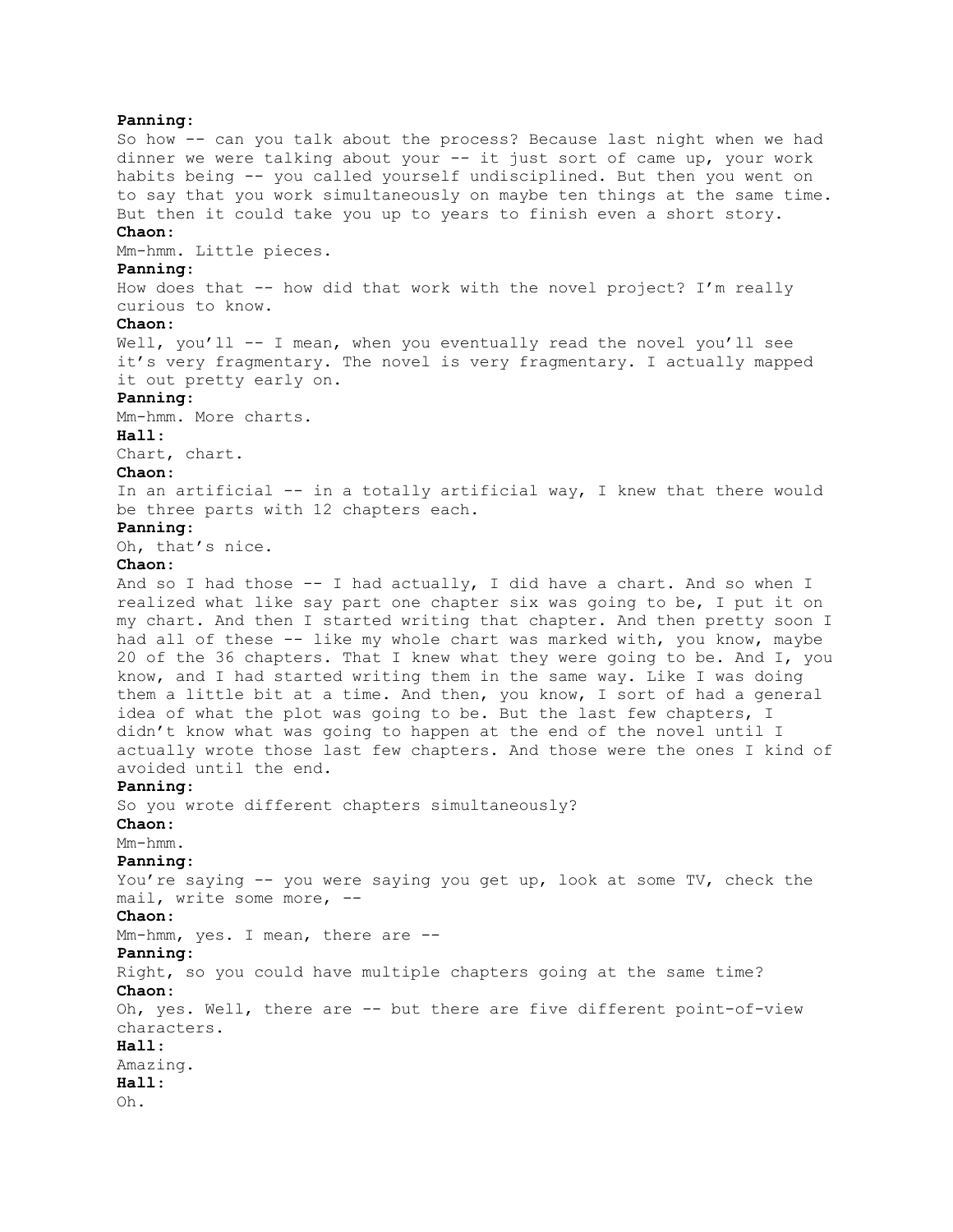**Chaon**: And I mean it's sort of like the Hours, except with redneck guys instead of Virginia Woolf and lesbians. And so  $-$ **Hall**: Now who will play those parts [Inaudible] when they make it into the movie? **Hall**: Well, I hope Nicole Kidman will put on some more prosthetics for this, for Jonah. But yes, I mean, I -- it happens in different time periods. A lot of the book happens in sort of simultaneously running but separate time periods. And it bounces off -- the events in 1973 bounce off events in 1993, bounce off the events in 1963. You know, so I had those like five point-of-view characters that I was bouncing back and forth between. And point-of-view times, too, so -- **Panning**: So you could sort of use your short story strategy in doing this. That makes sense now, but when you told me about it last night I thought, how could a person write a novel that way? I just can't -- I still think it's an amazing juggle that you're able to sort of mentally keep that -- **Chaon**: Well, I mean -- my next thing is that I'm going to write, or I'm going to try to write one of those really perfect like 250-page short novels like "The Great Gatsby." **Panning**: With just one point of view? **Chaon**: With just one point of view. One sort of, like happens over a period of three weeks. I don't think I can do it. But -- **Panning**: Wouldn't that be nice? **Chaon**: -- but I'm going to try to do it. **Hall**: What a great structure, though. **Chaon**:  $Y \cap S$ **Hall**: Short. Sweet. Maybe instead of the billboard in Great Gatsby, you can have one of the misread signs that you're always coming across. **Chaon**: Yes, that's true. **Hall**: Yes. **Panning**: How long did that one take you, the novel? **Chaon**: It took me 2-1/2 years. But I had someone nipping at my heels the whole time. Which was good. Which was good, but it would have taken me a lot longer. And in fact I may not have ever finished it if I didn't have that person nipping at my heels. **Panning**: Editor?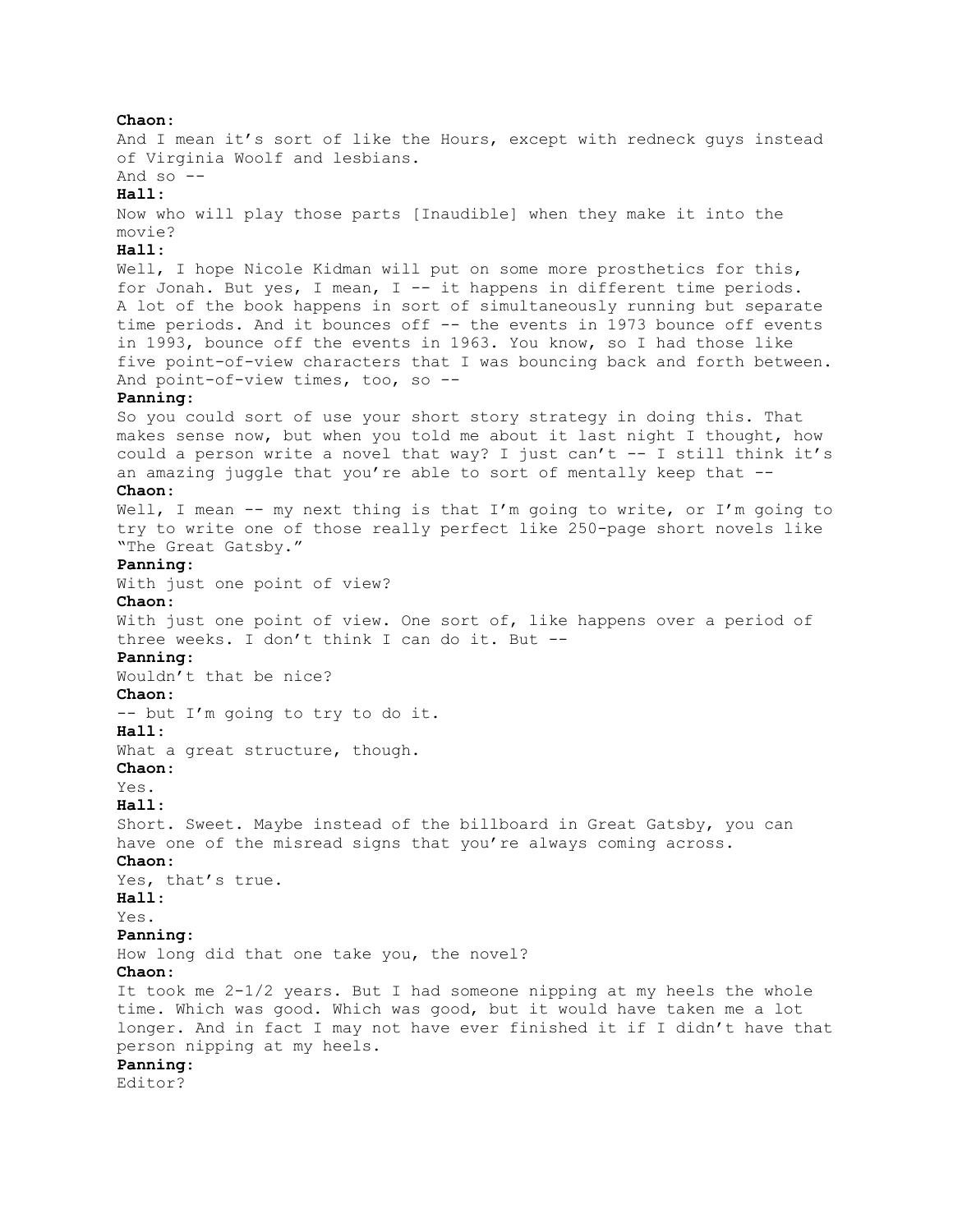## **Chaon**:

Yes, the editor.

**Hall**:

What that while you were teaching too? Writing and teaching?

**Chaon**:

Mm-hmm.

**Hall**:

# Wow.

**Chaon**:

Yes. I mean, I had this -- I had these characters in my mind and I had this -- the story in my mind for a long time before -- before I'd begun to write it. Partially because it's, you know, it's about issues that are, you know, that sort of have reflections in my own life and that are from near and dear to me, including the class stuff. And including, you know, parent and child relationships and adoption, that sort of thing. So it's got all those elements in it. And I feel like maybe -- I've maybe gotten through all of those things now and I'm finished with them. That was -- that's a good thing about a novel, is like you have this obsession that maybe you'll work forever within the short story form with, but in a novel you can pretty much fit and say everything that you have to say about that obsession.

#### **Hall**:

And then move on?

# **Chaon**:

Maybe, maybe move on. I'm hoping. I think maybe I'll  $-$ - I don't know what I'm going to do next. But it will be -- it will be another step. **Panning**: Is that a good feeling or a bad feeling to you? That adrift between project feeling? Do you find that liberating? Or panicky? Or what? **Chaon**: I have a -- I guess I find it very peaceful. It's sort of like having retired, you know? Or finding out that you're going to die in a few months. **Hall**: Yes, right, right. **Chaon**: You're just like oh, okay. It's the end. **Panning**: Right, yes. **Chaon**: Because you never think you're going to write another thing. I mean, I'm at the point where I don't think I'm going to be able to write another thing. But I know I have to, because I already took the money. **Panning**: Right, the money's there. I want to ask a quick thing, because we're getting close to the end. **Chaon**: Okay. **Panning**: National Book Award nomination, reviews, reports from other people -- how do these things hit you? And first of all, how did -- you know, when you

found out about the National Book Award nomination, obviously that opened doors, we talked a little bit about that.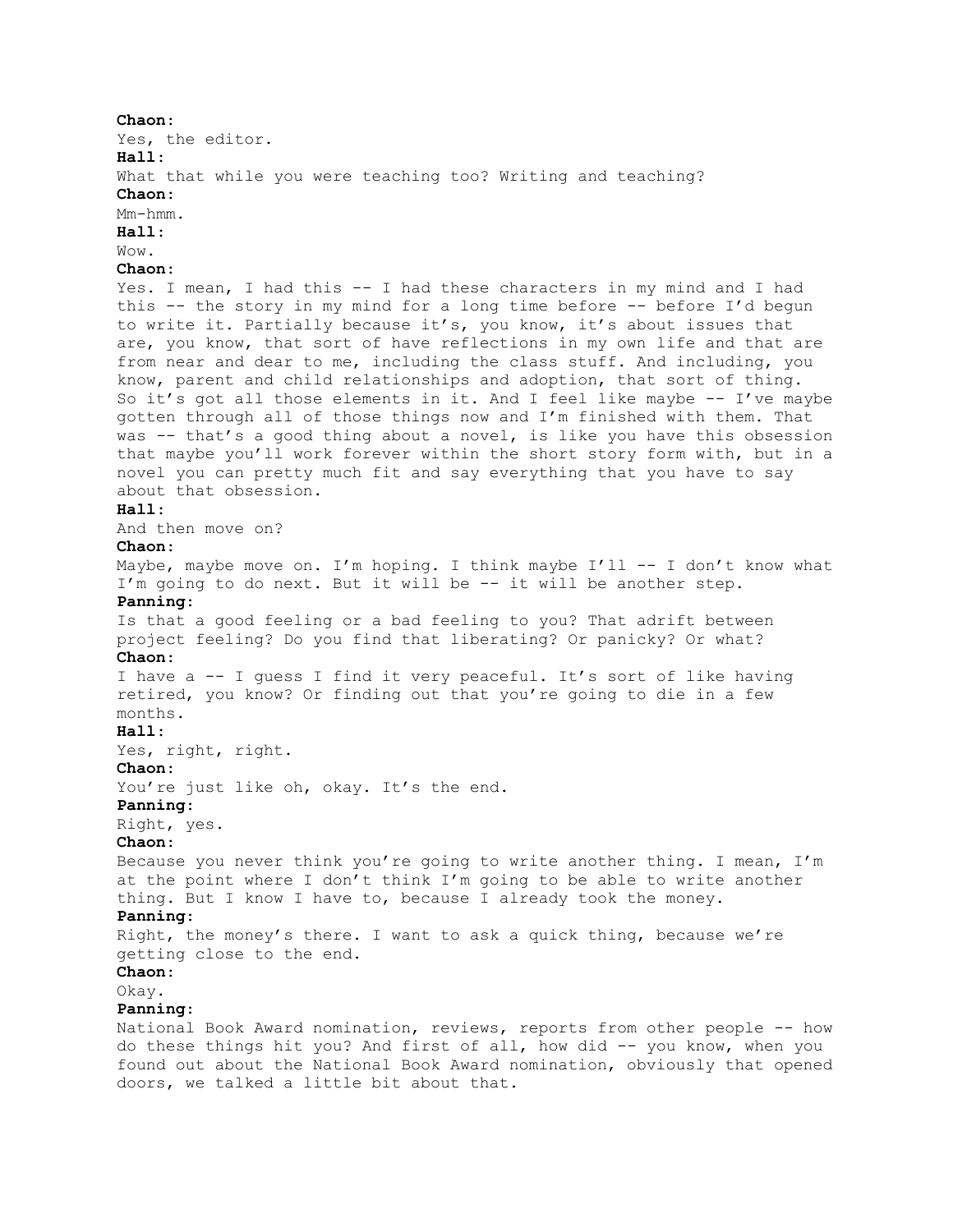**Chaon**: Oh, yes. **Panning**: How has it affected your writing life? **Chaon**: Well, I mean it was totally ridiculous. And, you know, like one of those things where it's just like you have this incredible stroke of luck for whatever reason. And, you know, you just have to run with it. I have a feeling -- I mean, you know, it will probably never happen again. And, you know, the first thing I thought when I found out about it was one, that they were lying to me. And then two, like oh, now I know what they're going to put -- what my obituary would say [laughs]. National Book Award finalist Dan Chaon died today. But anyway, I mean -- I guess the only way that it's changed my life, my writing life, is that now I feel like I'm occasionally privy to that weird stuff that I didn't have to deal with before. Like people asking me for blurbs. Like, which is -- **Panning**: Do you do it? Are you a blurber? **Chaon**: I do. Yes, I do. I mean, I -- one of my friends told me that I was a blurb whore, which is -- **Panning**: You -- so you can't say no? **Chaon**: I have a really hard time saying no. Because no -- because people were nice to me. **Hall**: Right, right. **Chaon**: I mean, I got really nice blurbs from them. And I was like -- Right, right. I know. **Hall**: Yes, Lorrie Moore. **Panning**: And on your novel you have Jane Hamilton and all kinds of good people. **Chaon**: Elizabeth McCracken. And, yes, some really nice people. So I'm -- but, yes, so -- oh, I shouldn't probably like encourage people to, because I've got like a stack of six books. At least -- **Panning**: And here's his phone number [laughs]. **Chaon**: I mean, I suppose that's one thing that's changed. And then, you know, like I can sort of see over the fence into like the cool kids club. It makes writing a little bit more like high school, which I don't - that's the one part I don't like. **Hall**: Oh, dear. **Panning**: Oh, in that what? In that you now are in the scene? **Chaon**: Well, I now -- you know, like there are -- I now sort of have had encounters or know some of the cool kids. And I know like, you know, like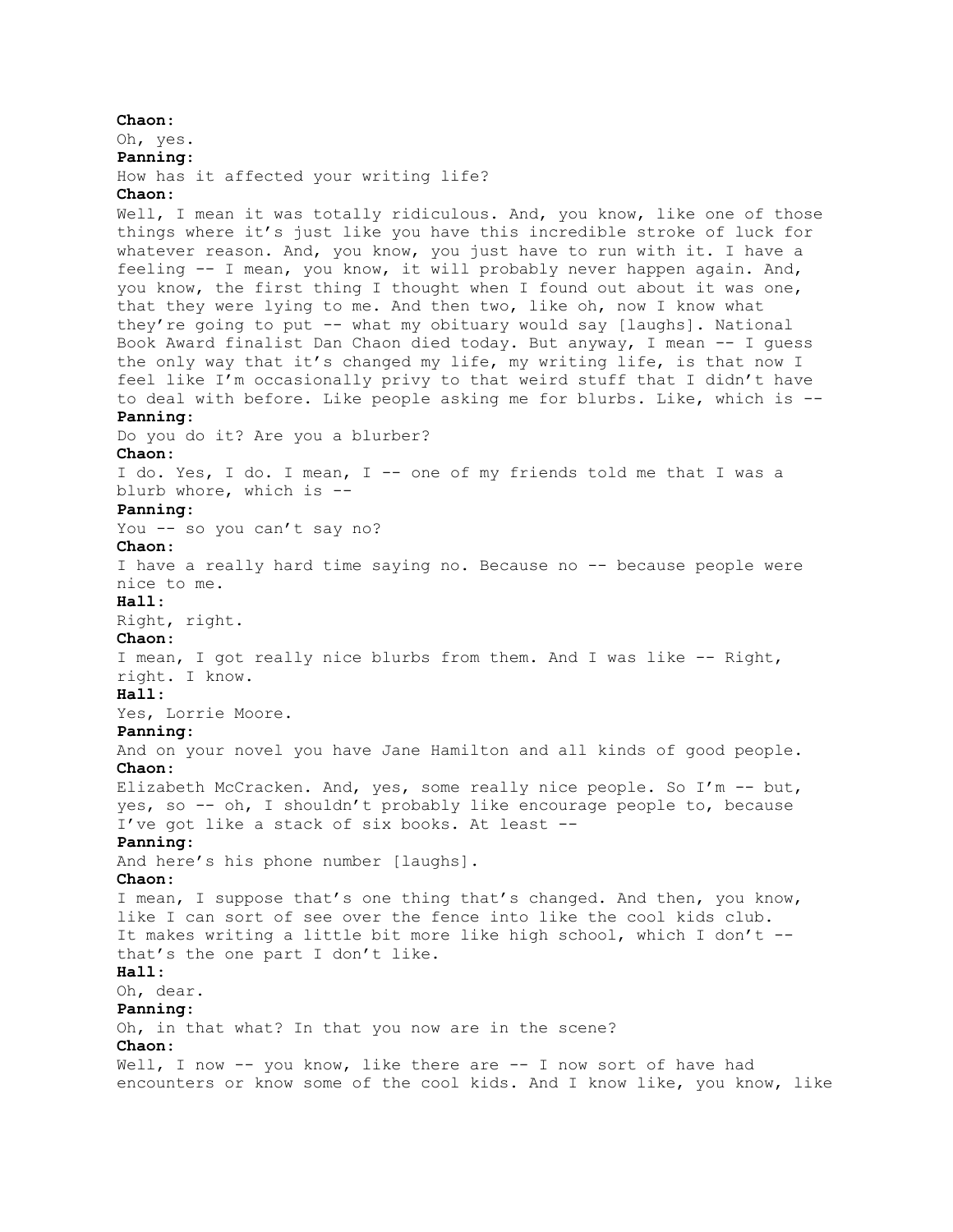my editor sort of has the expectation that I will eventually become one of the cool kids. But I kind of -- **Panning**: And will you? **Chaon**: No, I don't think I will. I don't think I will. **Panning**: You won't? Maybe you already have. **Hall**: Maybe you are. **Chaon**: Well, you know what I mean, like somebody that's won a Pulitzer or somebody that's had a bestseller like Michael Chabon or Jeffrey Eugenides or Jonathan Lethem, or -- **Panning**: Yes, are these your buddies now? **Chaon**: Well, I know Chabon. Chaybon, sorry; I always call him Chabone. Chabon. Just through email. And, you know, I know a few of these people. But then Jonathan Franzen, and there's another one. You know, like people that have had like, have done the great American novel and have had that big, like national Diane Rehm, Terry Gross book, TV sort of success. Where, you know, somebody at the Rochester Country Club would recognize their name. **Panning**: Mm-hmm. But you know what? You have -- you know, your books -- the short story reissue, National Book Award finalist, now a novel. You know, you  $may$   $--$ **Chaon**: Yes, but it's not something that I --**Panning**: -- you may be there. **Chaon**: -- it's not something that I particularly long for. I mean, that's -- but it's a weird thing, I think. That particular aspect of the literary world. **Panning**: Mmm, yes. To end out, though, speaking about the novel. I'm just going to ask you to read a brief passage to conclude. **Chaon**: Okay. This is -- I guess this somewhat ties things up. It was maybe the first time he'd held a baby. He sat down on the kitchen chair and Halladay lowered baby Henry into his arms. And he actually felt weirdly shaky. There was a weight of the past. The baby's large eyes settled on him, and though this had been one of his happiest nights in his whole life, it made him melancholy. He had read somewhere that babies are instinctively drawn to faces, and that they will fixate even on drawings or abstract face-like shapes and round objects with markings that might resemble eyes, mouth, nose. It was information that struck him as terribly sad, terribly lonely. To imagine the infants of the world scoping the blurry atmosphere above them for faces the way primitive people scrutinized the stars for patterns. The way castaways stare at the moon, or the blinking of a satellite. It made him sad to think of the